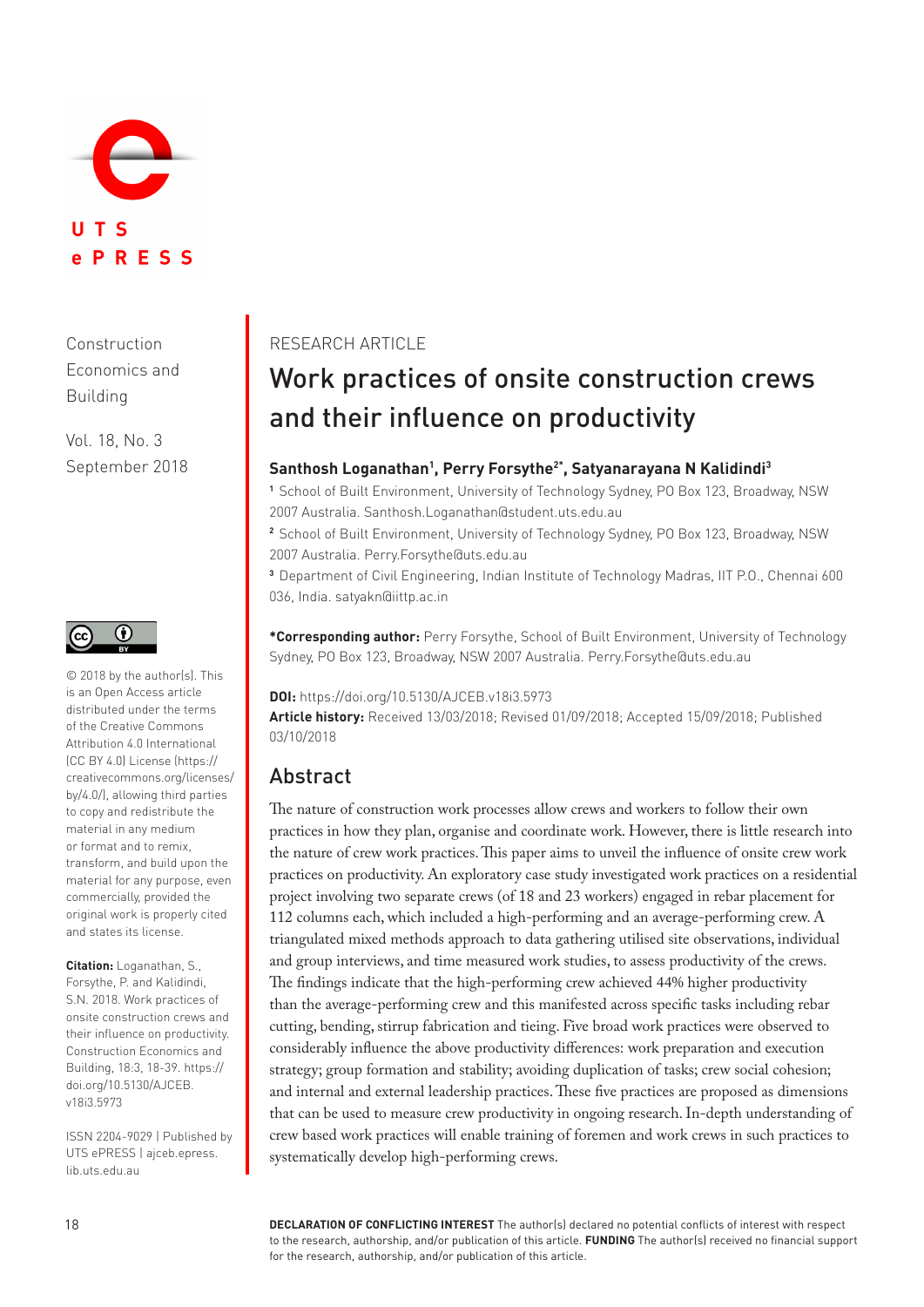

### Keywords

**Construction work crews, productivity, work practices, time study, case study research, mixed methods approach**

### Introduction

Productivity is defined as the relationship between output produced and one or more of the inputs used in the production process (National Research Council [1979](#page-20-0)). The subject of construction productivity and its relationship to project success has long been investigated and reported in academic journals and industry reports. On an analysis of trends in construction research by Abudayyeh et al., (2004), productivity is the 2nd top research area next to scheduling within the construction management domain. However, sluggish productivity growth is apparent in the construction industry compared to other industries such as the manufacturing and services sectors, over the past two decades (McKinsey Global Institute, [2017,](#page-20-1) Caldas et al., 2014). Conversely, practitioners believe that construction costs and schedules can be reduced by 15%, by boosting productivity, particularly construction labour productivity (CLP) (McKinsey Global Institute, [2017](#page-20-1)).

This is so important because, in labour-intensive building construction projects, site labour can consume 30-50% of project costs, thus demonstrating the impact of CLP on the industry (Harmon and Cole, 2006). Also, many construction operations have reminded craft-based over the years because labour-intensive operations are usually the cheapest option in the short term in many economies around the world (Chiang, 2009; Ng and Tang 2010). For instance, in developing economies such as Brazil, China, India, South Africa where demand for housing and commercial construction is high, onsite construction activities remain labour-intensive. Indeed, local construction in developed economies is also reliant on labour-intensive, in-situ construction methods (Tang 2001; Ng and Tang 2010). Thus, the reliance on construction labours is more evident in building projects. Nevertheless, studies indicate labour is used to only 40-60% of its potential efficiency and up to 50% of labour cost goes to labour waste due to poor workforce and crew management practices (Harmon and Cole, 2006; Tulacz and Armistead, [2007](#page-21-0)). Therefore, there is a fundamental need to better understand the operations of work crews as distinct from purely keeping them busy (Ballard et al., [2003\)](#page-19-0).

Apart from complex operations, work crews usually follow their own practices in how they plan, organise and coordinate work (Mitropolous et al., 2009). Quite often, however, managers on construction projects fail to follow historically successful or innovative practices that lead to better crew productivity (Gurmu and Aibinu [2017](#page-19-1); Caldas et al., 2014). Also, there is little research into the nature of crew work practices. That said, the wealth of research on the influence of broader construction management practices on productivity, (Gurmu and Aibinu [2017](#page-19-1); Bernold and AbouRizk [2010\)](#page-19-2) contrasts the relative paucity of attention given to this aspect of trade crew work practices (Memarian and Mitropolous 2014; Mitropolous and Cupido [2009\)](#page-20-2)This paper hence aims to unveil the influence of trade crew work practices on onsite construction productivity. The study hence aims to explore:

1. What work practices do trade crews follow while executing their work?

2. Why and how do those practices emerge?

The study focuses on rebar placement crews, given both the labour intensive work and the potential for improvement in reinforced concrete construction, being one of the most common construction activities worldwide (Forsythe, 2014). The outcomes of this study can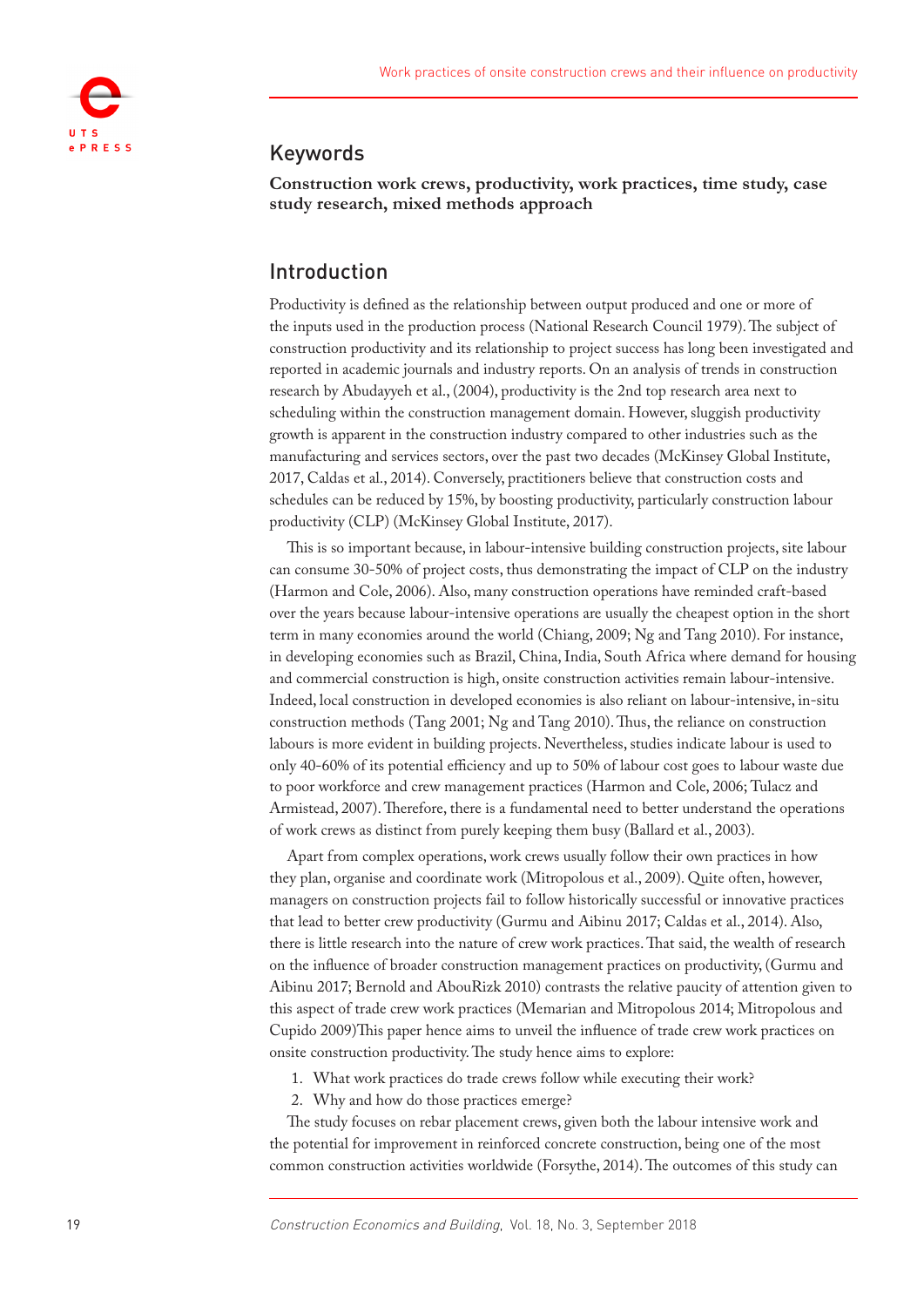

be generalised to the extent that similar labour-intensive construction activities will likely encounter a degree of similarity in generic work practices.

# A critical analysis of factors affecting construction labour productivity

While trade crew work practices are not specifically discussed and developed into a knowledge area within the extant CLP literature, the importance of this area is apparent in the literature sub-streams on *factors affecting* CLP. Volumes have been written about factors affecting CLP, hence the need to efficiently distill the issues involved. For this, a two-staged cascade type content analysis approach was formulated to critically analyse existing literature on factors affecting CLP. Cascade type content analysis is where the outputs of first stage of the content analysis leads as input to the second stage for further analysis. The content analysis was carried out using NVivo software.

Stage-1 focused on marshalling productivity articles on factors affecting CLP from the six top-ranked academic journals in construction management, as ranked by Wing ([1997\)](#page-21-1); examples include *Journal of Construction Engineering and Management* or *Construction Management and Economics*. The search focused on the period between 1995 and 2015 and collected content from 23 different developed and developing countries (e.g. Australia, India, Kuwait, Singapore, UK, and USA). This review revealed 302 issues causing a positive/negative impact on CLP in different countries.

In stage-2, critical content analysis was carried on the 302 issues to categorise core content. In practice, this made use of existing analysis frameworks proposed by authors including Jarkas and Bitar ([2011\)](#page-20-3) and Yi and Chan (2014) for analysing CLP research at industry, project and activity level. The content analysis was undertaken using NVivo software to code and analyse repetitive issues according to the industry, project and activity typology. This served to distill 44 common factors affecting CLP from the abovementioned 302 issues. For example, a factor was created for *communication difficulties between supervisors and workers* which represented the issues of poor communication; clarity of instructions and information exchange; communication system which occurred across the different studies analysed. Table 1 presents the outputs of the empirical analysis with indicative references in the literature for each factor. It can be seen in Table 1 that 43% of the factors (19 out of 44) are directly crew and humanrelated, while 32% are project-related, 20% industry-related and 5% external-related. This supports the significance of crew and human-related factors in CLP.

| <b>Factor</b><br>No. | <b>Factor category</b>                                  | <b>Source</b>                                               |
|----------------------|---------------------------------------------------------|-------------------------------------------------------------|
|                      | A. Industry-related factors (20% of all factors)        |                                                             |
| $A-1$                | Advancement in construction technology                  | Thomas and Sudhakumar<br>(2015); Jarkas and Bitar<br>(2011) |
| $A-2$                | Constructability of the design                          | Naoum (2015); Jarkas and<br>Bitar (2011)                    |
| $A - 3$              | Leadership and competency of construction<br>management | Naoum (2015); Jarkas and<br>Bitar (2011)                    |

#### Table 1 Critical analysis of factors affecting CLP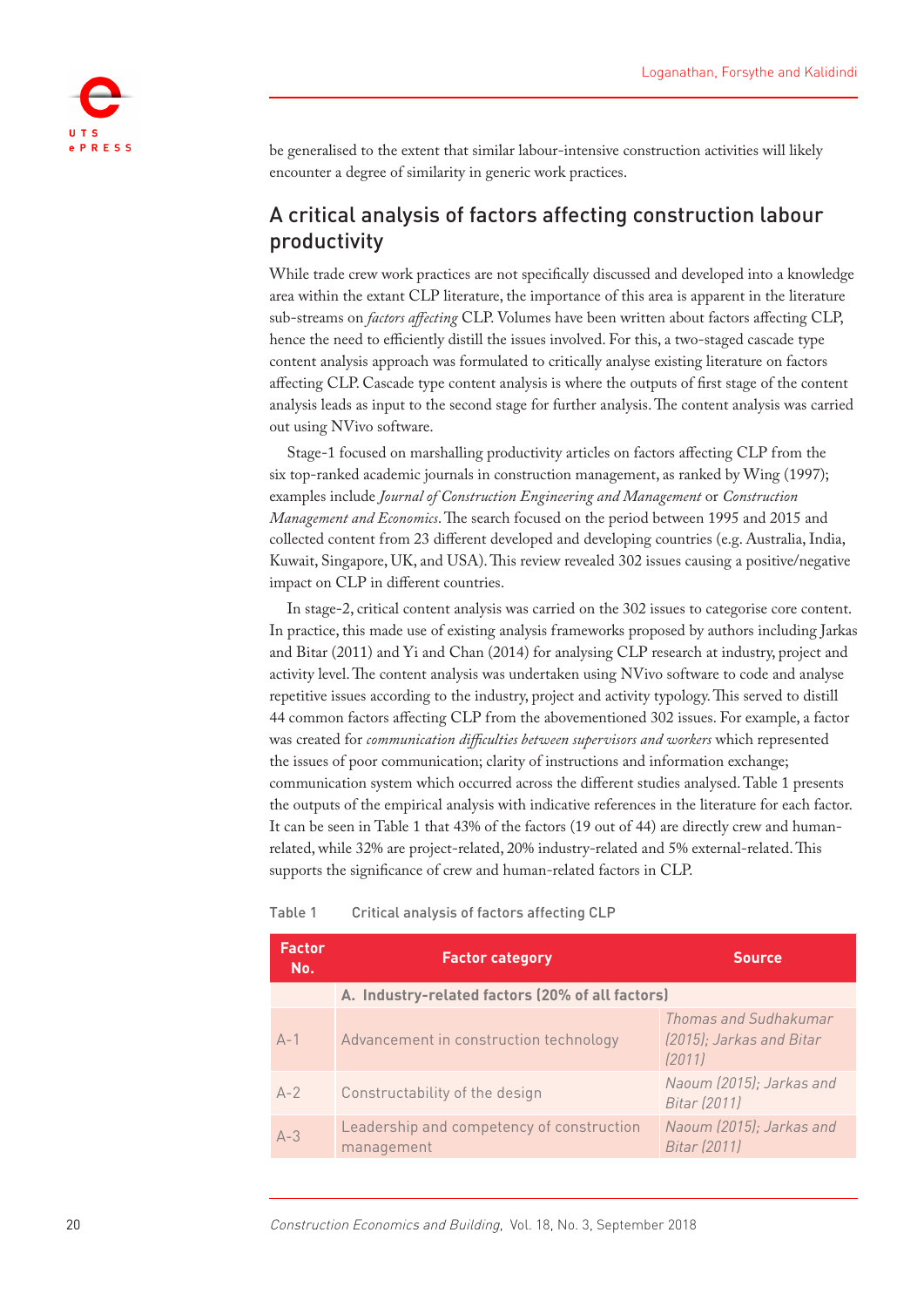

| Table 1 | continued                                                                       |                                                             |
|---------|---------------------------------------------------------------------------------|-------------------------------------------------------------|
| $A-4$   | Management of migrant work force (internal<br>migrant and immigrant work force) | Thomas and Sudhakumar<br>(2015); Lim & Alum (1995)          |
| $A-5$   | Difficulty in recruitment of supervisors and<br>foreman                         | Thomas and Sudhakumar<br>(2015); Lim & Alum (1995)          |
| $A-6$   | High labour turnover                                                            | Thomas and Sudhakumar<br>(2015); Lim & Alum (1995)          |
| $A - 7$ | Compatible contract documents and<br>statutory compliance                       | Jarkas and Bitar (2011); Dai<br>et al., (2009)              |
| $A - 8$ | Mechanization of activities and tasks                                           | Thomas and Sudhakumar<br>(2015)                             |
| $A-9$   | Shortage of skilled labour                                                      | Thomas and Sudhakumar<br>(2015); Jarkas and Bitar<br>(2011) |
|         | B. Project-related factors (32% of all factors)                                 |                                                             |
| $B-1$   | Site layout                                                                     | Jarkas and Bitar (2011);<br>Hughes & Thorpe (2014)          |
| $B-2$   | Clarity of technical specifications                                             | Jarkas and Bitar (2011); Dai<br>et al., (2009)              |
| $B-3$   | Methods of working                                                              | Jarkas and Bitar (2011); Dai<br>et al., (2009)              |
| $B-4$   | Availability of drawings onsite                                                 | Thomas and Sudhakumar<br>(2015); Hughes & Thorpe<br>(2014)  |
| $B-5$   | Availability of tools and equipment                                             | Thomas and Sudhakumar<br>(2015); Hughes & Thorpe<br>(2014)  |
| $B-6$   | Availability of materials                                                       | Naoum (2015); Jarkas and<br>Bitar (2011)                    |
| $B-7$   | Equipment breakdown                                                             | Thomas and Sudhakumar<br>(2015); Hughes & Thorpe<br>(2014)  |
| $B-8$   | Inspection delay                                                                | Hughes and Thorpe (2014);<br>Jarkas and Bitar (2011)        |
| $B-9$   | Unbalanced distribution of resources                                            | Thomas and Sudhakumar<br>(2015); Jarkas and Bitar<br>(2011) |
| $B-10$  | Over time works                                                                 | Thomas and Sudhakumar<br>(2015); Jarkas and Bitar<br>(2011) |
| $B-11$  | Poor planning and scheduling of activities<br>and tasks                         | Naoum (2015); Thomas and<br>Sudhakumar (2015)               |
| $B-12$  | Payment issues to workers                                                       | Thomas and Sudhakumar<br>(2015); Dai et al., (2009)         |
| $B-13$  | Lack of incentive scheme for workers                                            | Thomas and Sudhakumar<br>(2015); Dai et al., (2009)         |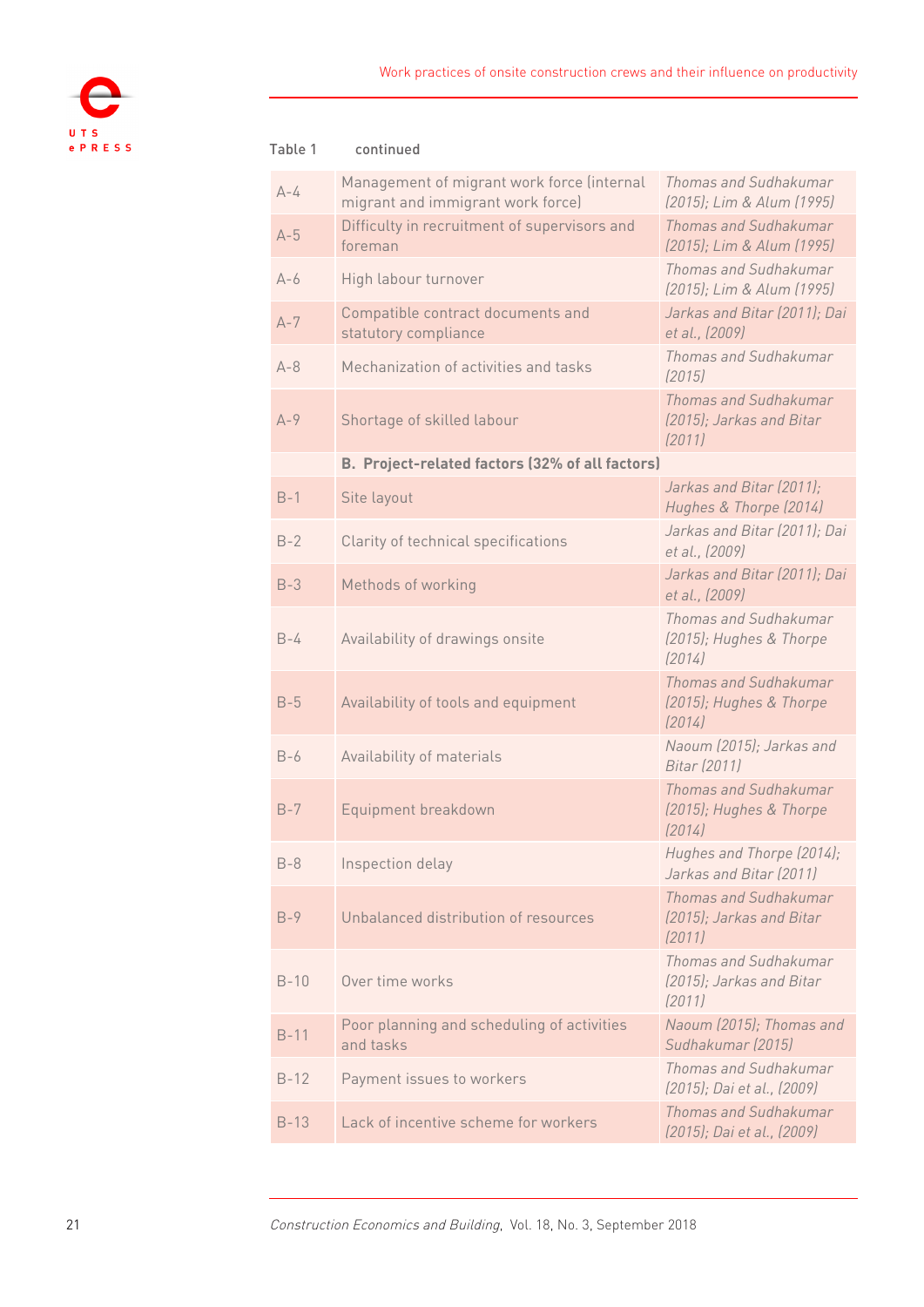

#### B-14 Distance between project site and labour's place *Thomas and Sudhakumar (2015); Jarkas and Bitar (2011)* **C. Crew and Human-related factors (43% of all factors)** C-1 Education, skill and experience of labour *Thomas and Sudhakumar (2015); Jarkas and Bitar (2011)* C-2 Crew size and composition *Thomas and Sudhakumar (2015); Jarkas and Bitar (2011)* C-3 Competency of supervisors and foreman *Hughes & Thorpe (2014); Dai et al., (2009)* **C-4** Physical fatigue, injuries and accidents of human *Hughes & Thorpe (2014); Jarkas and Bitar (2011)* C-5 Absenteeism and turnover of labour *Hughes & Thorpe (2014); Lim and Alum (1995)* C-6 Communication difficulties between supervisor/foreman and worker *Hughes & Thorpe (2014); Jarkas and Bitar (2011)* C-7 Pulling people off a task before it is done *Thomas and Sudhakumar (2015); Dai et al., (2009)* C-8 Teamwork among workers and crews *Naoum (2015); Thomas and Sudhakumar (2015)* C-9 Motivation of labour *Jarkas and Bitar (2011); Dai et al., (2009)* C-10 Working culture *Naoum (2015); Jarkas and Bitar (2011)* C-11 Skill of equipment operatives *Jarkas and Bitar (2011); Dai et al., (2009)* C-12 Availability of proper work front *Thomas and Sudhakumar (2015); Jarkas and Bitar (2011)* C-13 Linguistic differences between workers, crews and supervisors *Thomas and Sudhakumar (2015); Lim and Alum (1995)* C-14 Basic facilities for workers *Thomas and Sudhakumar (2015); Jarkas and Bitar (2011)* C-15 Respect for workers and crews *Dai et al., (2009); Thomas and Sudhakumar (2015)* C-16 Stress and work-life balance of human *Thomas and Sudhakumar (2015); Jarkas and Bitar (2011)* C-17 Improper coordination & cooperation among workers and crews *Naoum (2015); Dai et al., (2009)* C-18 Respect and recognition for craft worker suggestions/ideas *Jarkas and Bitar (2011); Dai et al., (2009)* Table 1 continued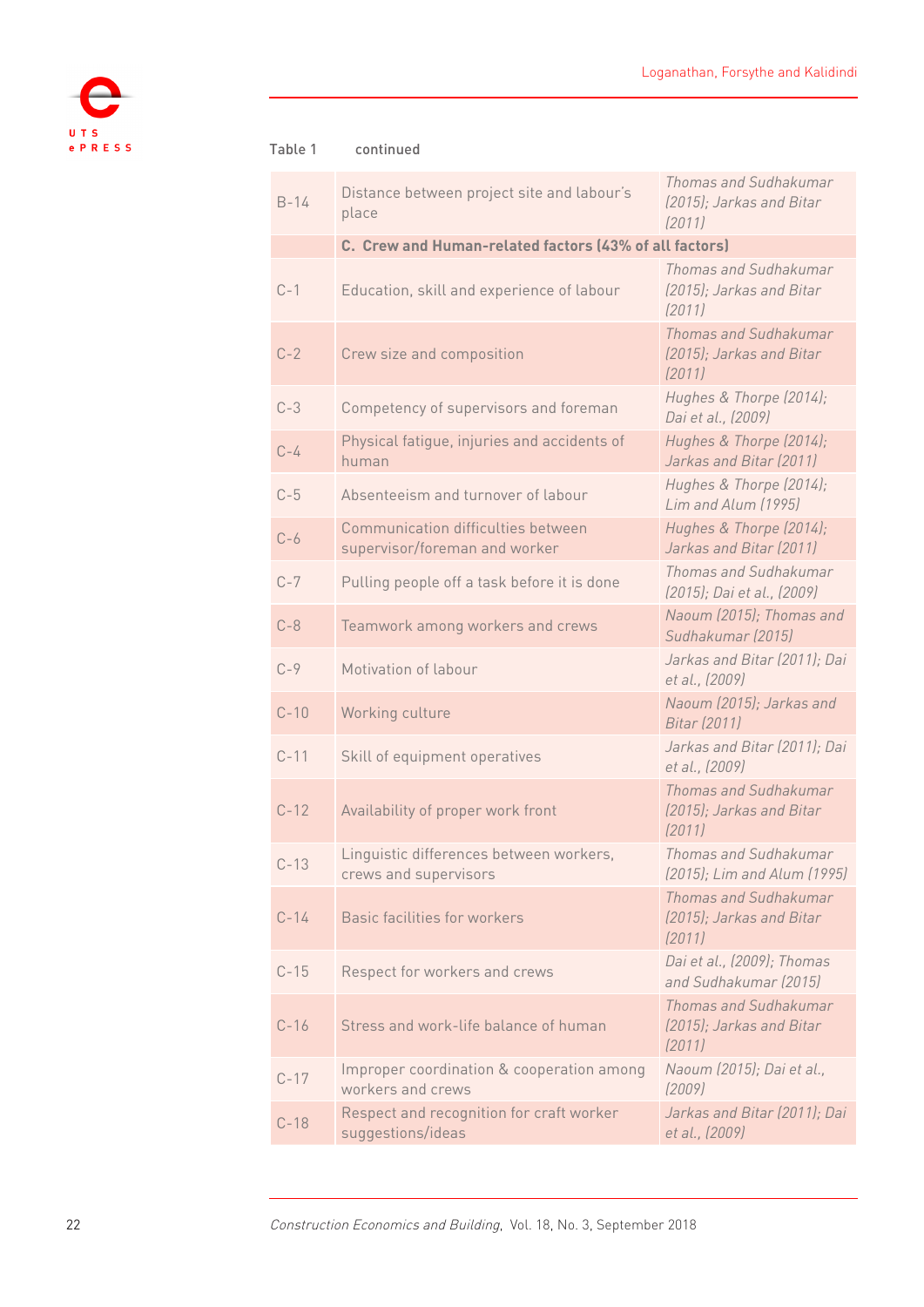

| Table 1  | continued                               |                                                     |
|----------|-----------------------------------------|-----------------------------------------------------|
| $C - 19$ | Job satisfaction                        | Naoum (2015); Dai et al.,<br>(2009)                 |
|          | D. External factors (5% of all factors) |                                                     |
| $D-1$    | Inclement weather                       | Jarkas and Bitar (2011); Lim<br>and Alum (1995)     |
| $D-2$    | Unforeseen events                       | Thomas and Sudhakumar<br>(2015); Dai et al., (2009) |

Looking closely at the crew and human-related factors, it can be inferred that several of them are particular relevance to this research. For instance, communication difficulties between supervisors/foreman and workers; improper coordination and cooperation among workers/ crews; teamwork among workers/crews; pulling people off a task before it is done; working culture are strongly influenced by practices that crews follow when executing activities and tasks onsite. Hence the significance of understanding the nature of crew work practices is ubiquitous in the literature, although crews *per se*, are not directly acknowledged as the specific phenomena of interest. This research hence aims to uncover the influence of crew work practices on productivity.

On the other hand, the importance of work practices through the eyes of work teams/ crews can be found in other related disciplines. Studies in other comparable disciplines such as aviation, military, health care indicate that practices of work teams within the project and organisation context significantly influence safety, quality and performance (Kozlowski and Bell, 2003; Salas et al., [2008](#page-21-2)). Furthermore, research into high reliability work teams/high reliability organisations investigated characteristics, operating principles and practices of organizations performing complex operations in extreme conditions, but achieving surprisingly low rates of serious incidents. Such organizations include nuclear power plants, aircraft carriers and firefighting crews (Roberts, 1993; Bigley and Roberts, [2001](#page-19-3)). They perform operations that have an overwhelming potential for error and disaster and have developed ways of acting that enable them to manage the unexpected better than most kinds of organizations (Weick and Sutcliffe, 2001). These proven benefits in comparable disciplines, further reinforce the need to study crew work practices and the related influence on onsite construction contexts.

### Lean construction and broader construction management practices for improving productivity

Lean Construction practices have developed over the last few decades in many countries, bringing in continuous improvement, inclusive culture and improved levels of certainty in project delivery. Koskela ([2000\)](#page-20-4) presented the 'TFV' theory of production where the production was conceptualized in three complementary ways - Transformation (T) of inputs into outputs; Flow (F) of materials and information; Value (V) generation for the customers. Koskela ([2000\)](#page-20-4) noted that to improve productivity and optimise production, it is important to consider all aspects of production, i.e. transformation, flow and value. Within lean construction, a significant amount of research has been conducted on how to stabilise and improve workflow and the effects of flow variation in the production process (Howell and Ballard, 1994; Horman et al., 2002; Liu and Ballard, 2009). One of the essential features of these studies was how to ensure a reliable workflow as ill-planned work assignments are a major source of workflow variability in construction (Howell and Ballard, 1994; Liu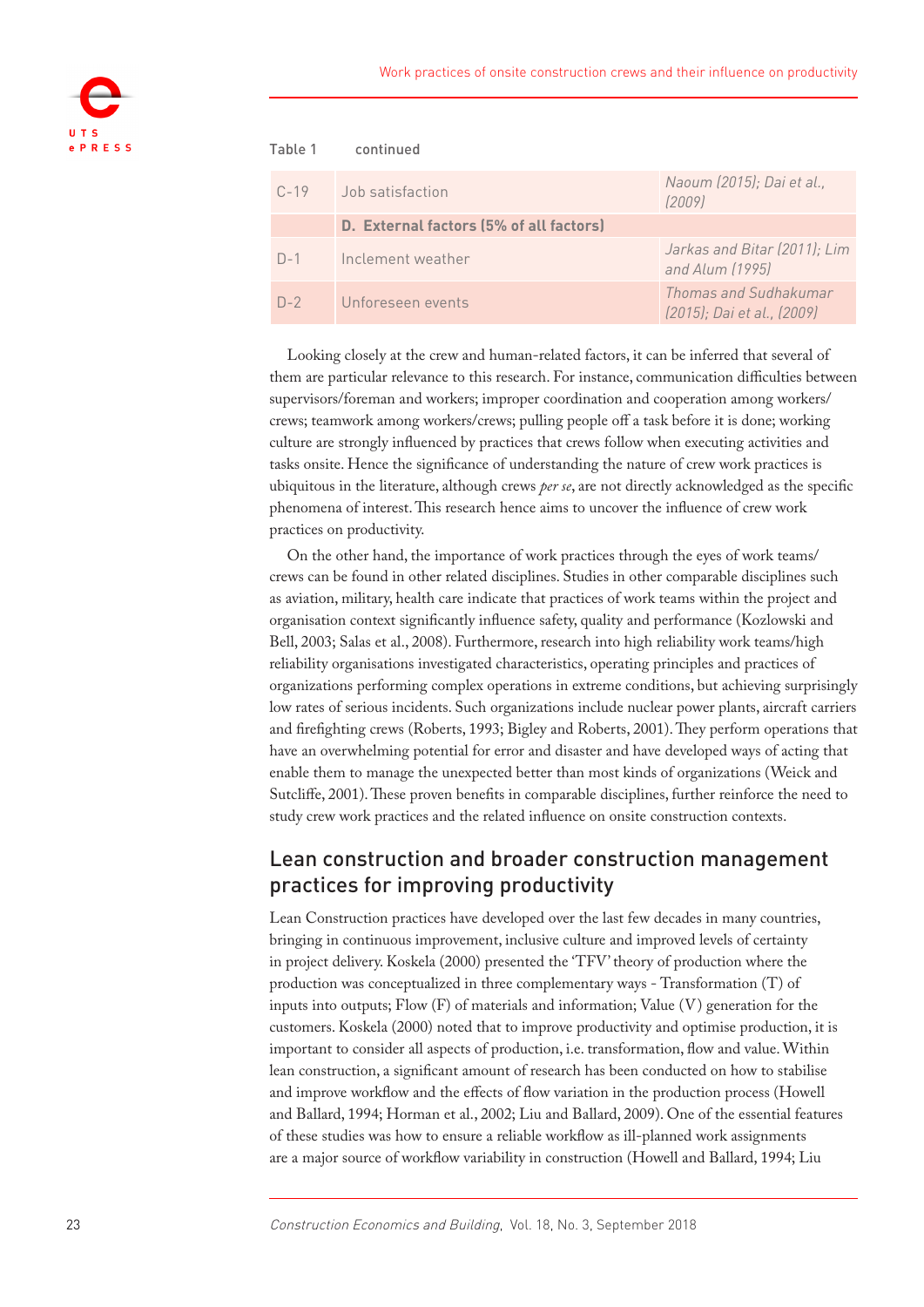

and Ballard, 2009). Ballard and Howell [\(1994](#page-18-0)) introduced the Last Planner System (LPS), which helps to stabilise workflow. LPS aims to improve the formation and assignment of tasks to crews by ensuring that all resources are mobilised and ready for the task. With LPS, the percentage of planned tasks completed (PPC) is measured to show changes in planning reliability. While LPS, as a planning tool provides an introduction to the issue of onsite crew dynamics but it does not delve into the makeup and execution of productive crews onsite, especially if the dynamic behaviour and practices of crews impacts on productivity as distinct from measurements of individual workers.

Broader management practices have also focused on improving productivity in the wider construction productivity literature. In 1983, the USA Business Roundtable identified CLP improvement as a primary management issue (BRT, [1983](#page-19-4)). Following that, Sanvido [\(1988](#page-21-3)) categorized four ways to improve labour productivity through management practices which include planning, resource supply and control, information flow and feedback, and selection of the right people to control certain factors. Later, a study by Adrian ([2004\)](#page-18-1) emphasized other key management practices, including estimating and cost control, subcontractor management, and new technology. Subsequent studies by Bernold and AbouRizk [\(2010](#page-19-2)) and Gurmu and Aibinu ([2017\)](#page-19-1) enlightened the importance of management practices in construction and included categories of materials, preconstruction-phase, construction methods, construction equipment and tools management practices, human resources management practices, and safety and health practices.

The key point here is that even though construction is often a labour-centric management proposition, management structures, while broad spanning, rarely cover the main construct under which labour operates on-site, namely activity level crews and the practices they follow while executing tasks.

### Methodology and approach

To explore the proposition that crew work practices considerably influence onsite construction productivity, an exploratory case study was conducted. Since the primary focus of the study was on crew work practices and in order to study them in real time, in a natural setting, a case study approach was found to be most appropriate (Yin, [2013\)](#page-21-4). Also, as the nature of crew work practices are not well documented, the case study approach allows exploring this with a relatively in-depth understanding of the nature and complexity of the phenomenon (Yin, [2013\)](#page-21-4). Within the case study approach, a mixed-method approach to data collection and analysis strategy was adopted.

Evidently, project based crews usually work together over time, perform similar operations from one project to another, and the major trades are independent of each other. The rebar trade activity was chosen because it not only enables the crew to be studied independently of other major trade activities, but also facilitates studying interdependent sub-crews by splitting the activity into different tasks of rebar cutting, rebar bending, stirrups fabrication and rebar tying.

In order to leverage potential differences between productivity of rebar crews, the project manager on the case study assisted in the sample selection. As the study was carried in the middle of the project, the manager could identify a high-performing and an averageperforming crew, based on floor cycle time assessment and an evaluation made in consultation with relevant site managers. This pragmatic approach was useful, in the absence of a standard on-site productivity evaluation techniques. It also had the benefit of providing *face vadility*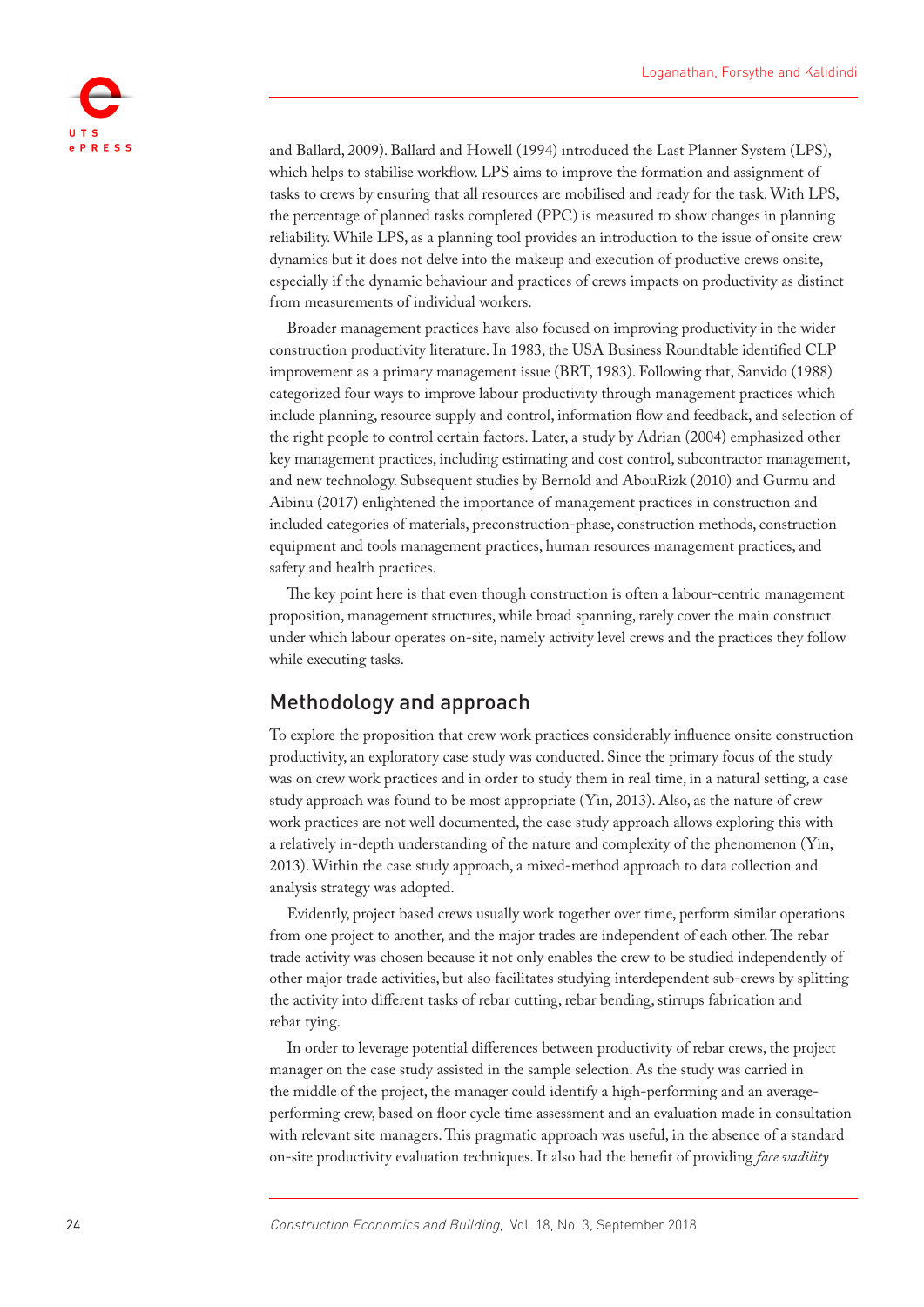

(Gravetter and Forzano, [2003](#page-19-5)) in reflecting the perspectives of those directly involved in managing the components relevant to the research (i.e. work crews and CLP). Finally, the fact that the two crews were undertaking identical work processes on two separate buildings in the same project, provided a reasonably high degree of control to match case study circumstances, over potential variances in activity scope, material availability, work environment and site conditions etc.

The selected project was a residential complex involving seven 4-storey apartment buildings. The two buildings were managed by different site engineers/managers of the main contractor. The main contractor supplied materials, but the physical work was undertaken by sub-contract labour. Two different labour sub-contractors managed the two chosen crews – a high performing crew (HPC) and an average performing crew (APC). The HPC and APC consisted of 18 and 23 members respectively. While the APC had 23 crew members, the average crew strength maintained by them during the duration of the study activity was 20. The crew faced issues with regards to absenteeism and relocation of crew members to different work stations, which are discussed below. Therefore, it is reasonable to compare crews of sizes 18 and 20 given that it is very difficult to obtain an exact comparison in real world circumstances and given that other variables have been controlled for.

# Data collection methods and process

Each crew was engaged on rebar placement of 112 columns, constituting a total work quantity of 8 metric tonnes (MT). The steel reinforcement was cut and bent onsite. The study was conducted when the crews were placing rebar on second-floor columns in their respective buildings. This meant the crews had acquired initial experience in this activity before the study. The mixed-methods data collection included field observations, individual/group interviews and time studies (using time lapse video recordings). Table 2 outlines how the different data collection methods were used appropriately for different purposes at various stages of the study to help overcome the challenges in reliability, validity and triangulation of data (Yin [2013](#page-21-4)).

| <b>Method</b> | <b>Type</b><br>of data<br>collected | <b>Purpose and description</b>                                                                                                             | When it was used                                                                                                                         |
|---------------|-------------------------------------|--------------------------------------------------------------------------------------------------------------------------------------------|------------------------------------------------------------------------------------------------------------------------------------------|
| Time study    | Quantitative                        | • Video recording of<br>individual tasks carried<br>out by sub-crews/<br>individual crew members<br>to measure and analyse<br>productivity | • Carried out from the<br>start to completion of<br>the activity<br>• All tasks of the<br>activity were recorded<br>for 10 sample cycles |

Table 2 Purpose and description of various data collection methods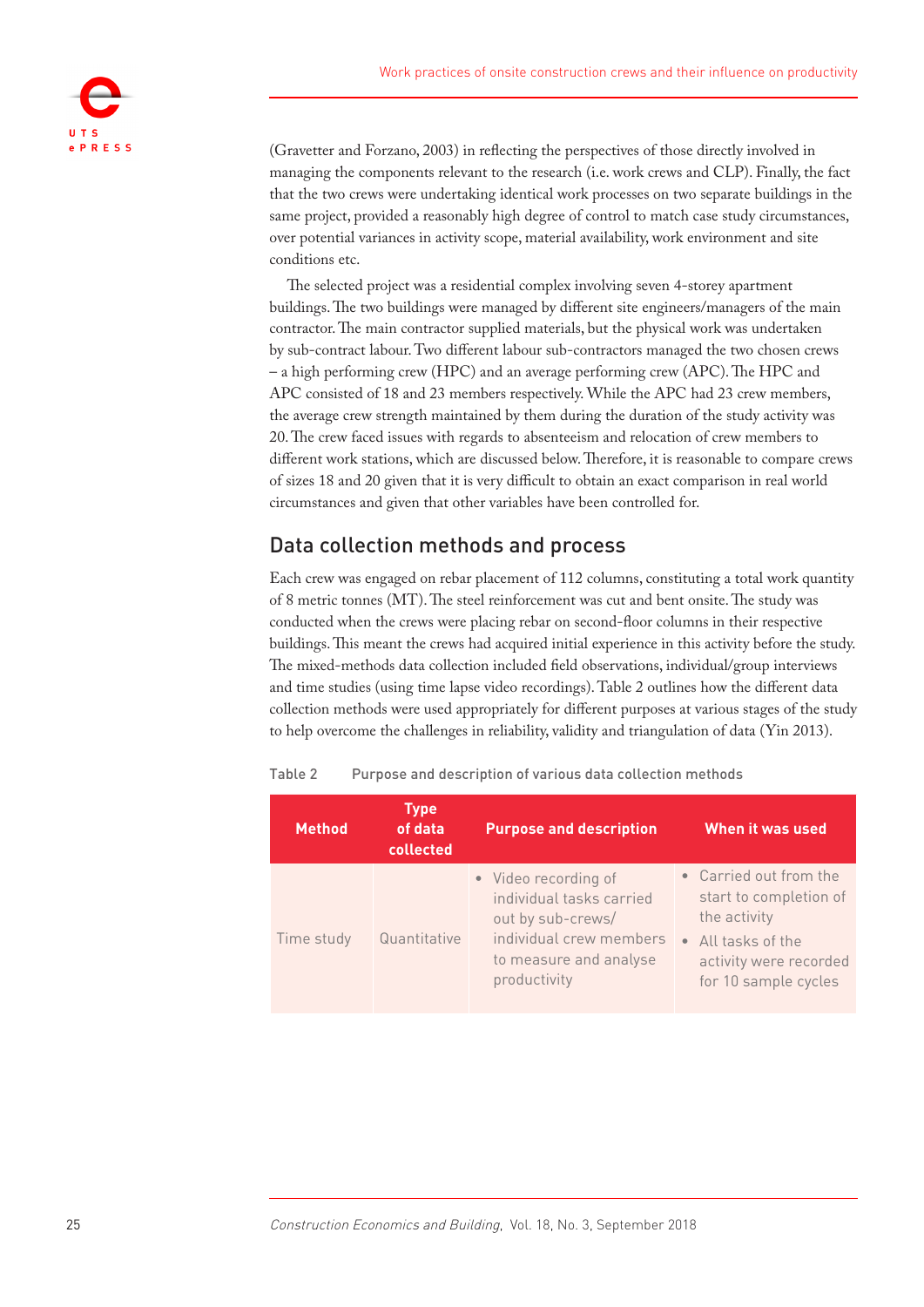

| continued<br>Table 2                             |             |                                                                                                                                                                                                                                                                                                                                                                                       |                                                                                                                                                                                                                                                                                                                                                                                                                  |  |  |  |
|--------------------------------------------------|-------------|---------------------------------------------------------------------------------------------------------------------------------------------------------------------------------------------------------------------------------------------------------------------------------------------------------------------------------------------------------------------------------------|------------------------------------------------------------------------------------------------------------------------------------------------------------------------------------------------------------------------------------------------------------------------------------------------------------------------------------------------------------------------------------------------------------------|--|--|--|
| Field<br>observations                            | Qualitative | • Focused on examining<br>the crew work practices<br>during planning,<br>organisation & actual<br>execution of work onsite                                                                                                                                                                                                                                                            | Carried out<br>$\bullet$<br>periodically, for about<br>3-4 times a day, and<br>each observation<br>cycle lasted for 30-<br>45min.<br>Observations carried<br>out from start to<br>completion of the<br>activity, covering all<br>task                                                                                                                                                                            |  |  |  |
| Individual<br>interviews/<br>Group<br>interviews | Qualitative | Individual interviews/<br>group interview sessions<br>with crew members &<br>foreman - to understand<br>crew characteristics,<br>how crews & foreman<br>plan, organise & execute<br>work, key concerns and<br>strategies for managing<br>work<br>Interviews with managers-<br>$\bullet$<br>the identified practices<br>and findings from the<br>study were presented<br>and discussed | Carried out three<br>$\bullet$<br>times (each approx.<br>at the end of 30-35%<br>activity completion)<br>for about 30 minutes<br>with either individual<br>crew members or by<br>small groups (i.e. as<br>sub-crews)<br>Separate interviews<br>$\bullet$<br>were carried out with<br>foreman<br>Carried out after<br>$\bullet$<br>compiling all the<br>findings - as a mean<br>of reinforcing "face"<br>validity |  |  |  |

The identification of work practices through field observations, and the reasons for following such practices were verified and validated through interviews with crew members and foreman. The productivity data collected through time studies was used to explain and evaluate the relationship between CLP and work practices. The findings from the study were presented and discussed with the senior site engineers and project managers, to help support the validity of findings. This also helped triangulate the study findings.

# Data analysis methods and process

Analysis of the time study (quantitative) data was carried out to determine the time taken to complete one task unit (represented as task/min). Early work by Adrian and Boyle (1976) remains instructive in setting out the main issues involved in measuring at this level of detail. For instance, there is the need to identify a production unit which can be visually measured, a production cycle relating to the time between consecutive occurrences of the production unit, and a leading resource as required by the production method (Forsythe, 2014; Adrian and Boyle, 1976). A few studies adopt a similar approach in rebar placement activity in different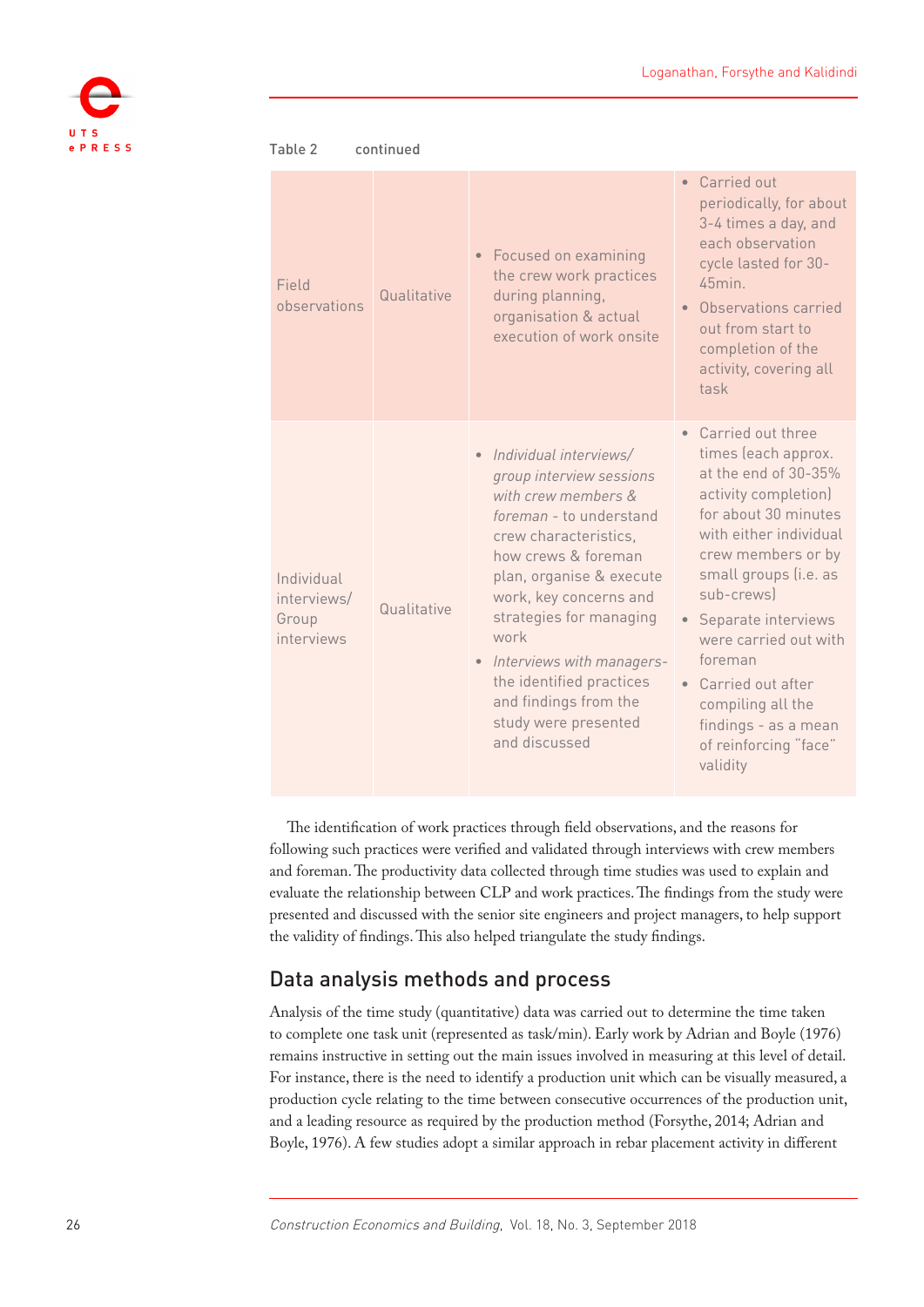

contexts (Forsythe, 2014; Jarkas, [2010](#page-20-5)). However, overall activity productivity is measured as installed quantity/actual hours, i.e. Kgs of steel tied/total input hours.

Analysis of the qualitative data was carried out in three steps. First, the data reduction process was carried out to sharpen and organise observation and interview data. This was done by writing summaries of the observational data and transcribing the interview data. Second, coding (using Nvivo) was undertaken using the summarised and transcribed data to identify the emerging specific and broad themes of work practices. Third, using the matrix technique of data display, the themes and patterns of similarities and differences among the high and average performing crew were made (Miles and Huberman, [1994\)](#page-20-6).

### Productivity analysis of the study crews

The rebar activity involved four key, value-adding tasks including rebar cutting (KT1), rebar bending (KT2), stirrups fabrication (KT3), and rebar tieing (KT4). Interspersed through this, waiting, transportation and storage tasks occurred - which are commonly referred as *non-value adding/non-value adding but necessary* tasks (Thomas and Daily, [1983](#page-21-5)).

Table 3 presents productivity data of the HPC and APC for the four key tasks. Table 3 also presents more detailed sub-tasks for each of these key tasks, based on different rebar diameters and task categories. For example, KT1a-e represents rebar cutting tasks for four different bar diameters and categories. As part of this, Table 3 provides description of task units, crew size and number of task units produced per cycle, total number of time study cycles carried for each task (in each crew), total input time considering all cycles for each task, productivity achieved per cycle for each task: measured as task unit/minute, and percentage difference in productivity between crews. At least 10-15 sample cycles are generally needed for a statistically valid time study (Maynard et al., 2001). In this study, a sample of 10 cycles was gathered for each subtask, and for each crew. The 10 cycles were considered adequate as there was no significant variation noticed between each cycle. Therefore, for a total of 35 task units which included measurement of 10 cycles, the resulting data gathering involved 350 cycles per crew and 700 cycles in total for the overall productivity study.

It can be inferred from Table 3 that the unit productivity of the HPC, considering all the key tasks, on average was 25% higher than the APC. In some cases, the unit productivity of the HPC was significantly higher than the APC which includes 12mm rebar bending (46% higher), rebar tieing (44% higher) and 20mm rebar bending (40% higher). In some cases, less difference in unit productivity between HPC and APC was noticed, which includes 20mm rebar cutting and type-B stirrups fabrication (both only 2% higher). However, the overall activity's productivity of the HPC was 7.94 Kg/hr (total quantity=8000 Kg; total input hours=1008 hours), and APC was 5.50 Kg/hr (total quantity=8000 Kg; total input hours=1454 hours). Hence, considering the overall activity completion, the HPC was 44% more productive than the APC. However, as mentioned earlier the two crews' undertook identical work processes on the same project and contextual factors such as activity scope, material availability, work environment and site conditions etc. were very similar. It was thus reasonable to conclude that work practices were the main differentiator influencing productivity differences between the crews. The next section therefore discusses the influence of the identified crew work practices on onsite crew productivity.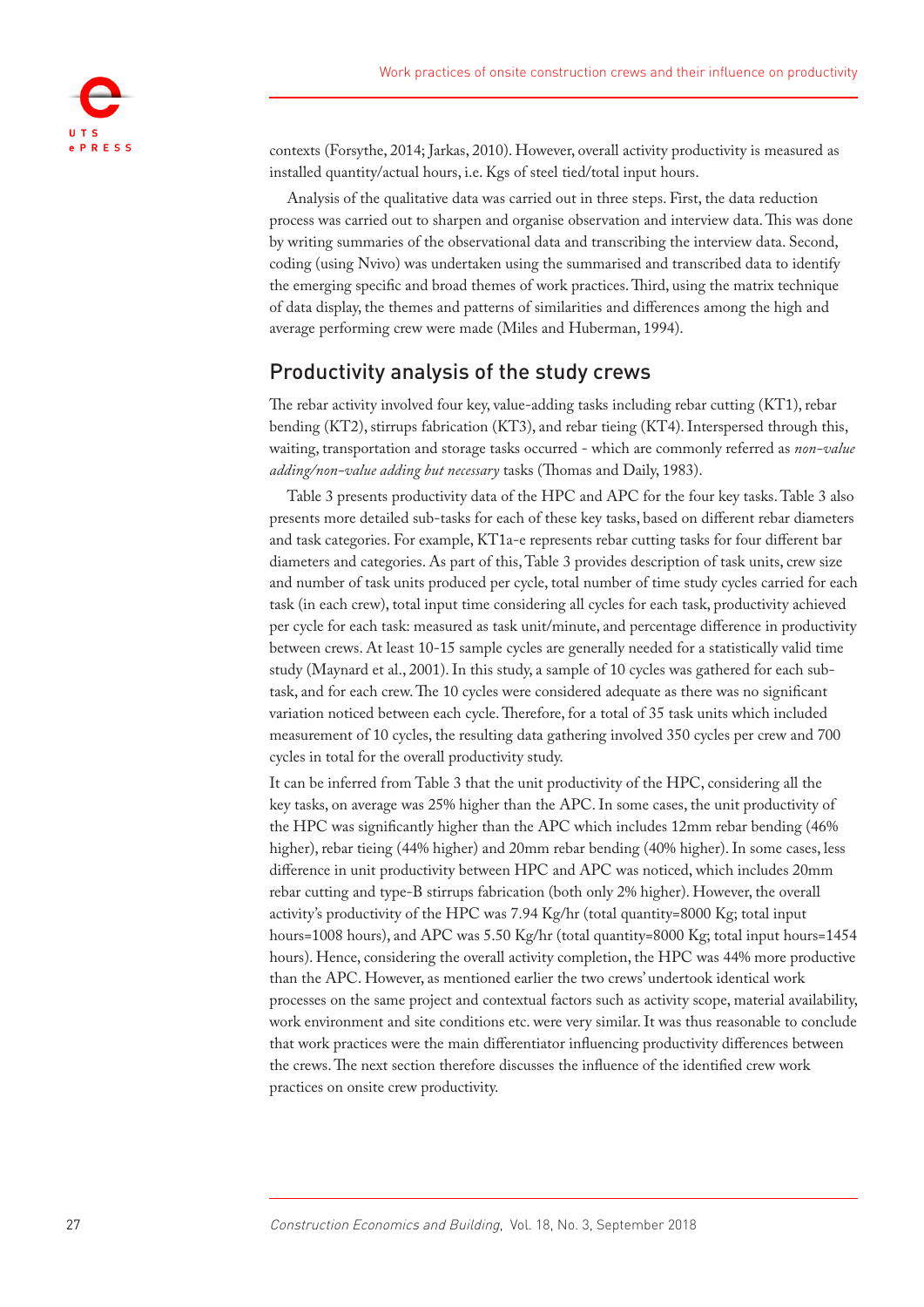

| differences in<br>productivity<br>Percentage<br><b>HPC&amp;APC</b><br>between<br><b>Productivity obtained</b><br>completed/total time<br>Total no. of tasks<br>APC<br>for each task<br>taken)<br>E<br><b>APC</b><br>all cycles (in<br>considering<br><b>Total time</b><br>min:sec<br>taken<br>E <sub>c</sub><br>considering<br>all cycles in<br>Total no. of<br><b>HPC&amp;APC</b><br>task units<br>produced<br>time study<br><b>HPC&amp;APC</b><br>carried in<br>No.on<br>cycles<br>per cycle in<br><b>HPC&amp;APC</b><br>task units<br>produced<br>No. of<br>Crew size per<br>APC<br>cycle<br>E | 24<br>1.00<br>1.24<br>80<br>64.3<br>80<br>$\cup$<br>$\infty$<br>$\sim$<br>$\infty$ | $\overline{\phantom{0}}$<br>1.42<br>1.67<br>84.3<br>72<br>120<br>$\begin{array}{c} \square \end{array}$<br>$\sqrt{2}$<br>$\sim$<br>3 | 22<br>0.87<br>1.06<br>34.48<br>28.18<br>30<br>$\cup$<br>3<br>$\sim$<br>3 | 30<br>1.85<br>2.42<br>16.18<br>12.42<br>30<br>$\supseteq$<br>S<br>$\sim$<br>3 | $\sim$<br>3.16<br>3.23<br>9.48<br>9.3<br>30<br>$\cup$<br>3<br>$\sim$<br>3 | 46<br>3.14<br>4.59<br>3.18<br>2.18<br>$\bigcap\limits_{i=1}^n$<br>$\supseteq$<br>$\sim$<br>$\sim$ | $\overline{31}$<br>1.39<br>1.82<br>7.18<br>5.48<br>$\cup$<br>$\cup$<br>$\overline{4}$<br>$\overline{4}$ | $\sqrt{4}$<br>1.00<br>1.40<br>$\overline{\phantom{0}}$<br>7.12<br>$\overline{\phantom{0}}$<br>$\bigcap\limits_{i=1}^n$<br>$\overline{4}$<br>4 | 20<br>2.39<br>2.87<br>4.18<br>3.48<br>$\overline{\phantom{0}}$<br>$\cup$ | $\sim$<br>3.14<br>3.21<br>3.18<br>3.12<br>$\frac{1}{2}$<br>$\supseteq$ |                 |
|---------------------------------------------------------------------------------------------------------------------------------------------------------------------------------------------------------------------------------------------------------------------------------------------------------------------------------------------------------------------------------------------------------------------------------------------------------------------------------------------------------------------------------------------------------------------------------------------------|------------------------------------------------------------------------------------|--------------------------------------------------------------------------------------------------------------------------------------|--------------------------------------------------------------------------|-------------------------------------------------------------------------------|---------------------------------------------------------------------------|---------------------------------------------------------------------------------------------------|---------------------------------------------------------------------------------------------------------|-----------------------------------------------------------------------------------------------------------------------------------------------|--------------------------------------------------------------------------|------------------------------------------------------------------------|-----------------|
|                                                                                                                                                                                                                                                                                                                                                                                                                                                                                                                                                                                                   |                                                                                    |                                                                                                                                      |                                                                          |                                                                               |                                                                           |                                                                                                   |                                                                                                         |                                                                                                                                               |                                                                          |                                                                        |                 |
|                                                                                                                                                                                                                                                                                                                                                                                                                                                                                                                                                                                                   |                                                                                    |                                                                                                                                      |                                                                          |                                                                               |                                                                           |                                                                                                   |                                                                                                         |                                                                                                                                               |                                                                          |                                                                        |                 |
|                                                                                                                                                                                                                                                                                                                                                                                                                                                                                                                                                                                                   |                                                                                    |                                                                                                                                      |                                                                          |                                                                               |                                                                           |                                                                                                   |                                                                                                         |                                                                                                                                               |                                                                          |                                                                        |                 |
|                                                                                                                                                                                                                                                                                                                                                                                                                                                                                                                                                                                                   |                                                                                    |                                                                                                                                      |                                                                          |                                                                               |                                                                           |                                                                                                   |                                                                                                         |                                                                                                                                               |                                                                          |                                                                        |                 |
|                                                                                                                                                                                                                                                                                                                                                                                                                                                                                                                                                                                                   |                                                                                    |                                                                                                                                      |                                                                          |                                                                               |                                                                           |                                                                                                   |                                                                                                         |                                                                                                                                               |                                                                          |                                                                        |                 |
|                                                                                                                                                                                                                                                                                                                                                                                                                                                                                                                                                                                                   |                                                                                    |                                                                                                                                      |                                                                          |                                                                               |                                                                           |                                                                                                   |                                                                                                         |                                                                                                                                               |                                                                          |                                                                        |                 |
| <b>Description</b><br>of one task<br>Ë                                                                                                                                                                                                                                                                                                                                                                                                                                                                                                                                                            | One rod cut                                                                        | One rod cut                                                                                                                          | One rod cut                                                              | One rod cut                                                                   | One rod cut                                                               | One bend rod                                                                                      | One bend rod                                                                                            | One bend rod                                                                                                                                  | One stirrup<br>fabrication                                               | One stirrup<br>fabrication                                             | One column      |
| Task name                                                                                                                                                                                                                                                                                                                                                                                                                                                                                                                                                                                         | 8mm rebar cutting<br>$(Type-A)$                                                    | 8mm rebar cutting<br>[Type-B]                                                                                                        | 12mm rebar<br>cutting                                                    | 16mm rebar<br>cutting                                                         | 20mm rebar<br>cutting                                                     | 12mm rebar<br>bending                                                                             | 16mm rebar<br>bending                                                                                   | 20mm rebar<br>bending                                                                                                                         | Type-A stirrups<br>preparation                                           | Type-B stirrups<br>preparation                                         | Stirrups & bend |
| <b>Category</b><br>Task                                                                                                                                                                                                                                                                                                                                                                                                                                                                                                                                                                           |                                                                                    |                                                                                                                                      | cutting<br>Rebar                                                         |                                                                               |                                                                           |                                                                                                   | bending<br>Rebar                                                                                        |                                                                                                                                               | Stirrups                                                                 | preparation                                                            | $On-site$       |
| code<br>Task                                                                                                                                                                                                                                                                                                                                                                                                                                                                                                                                                                                      | KT <sub>1a</sub>                                                                   | KT <sub>1</sub> b                                                                                                                    | KT1c                                                                     | KT1d                                                                          | KT1e                                                                      | KT <sub>2a</sub>                                                                                  | KT <sub>2</sub> b                                                                                       | KT <sub>2c</sub>                                                                                                                              | KT <sub>3a</sub>                                                         | KT3b                                                                   |                 |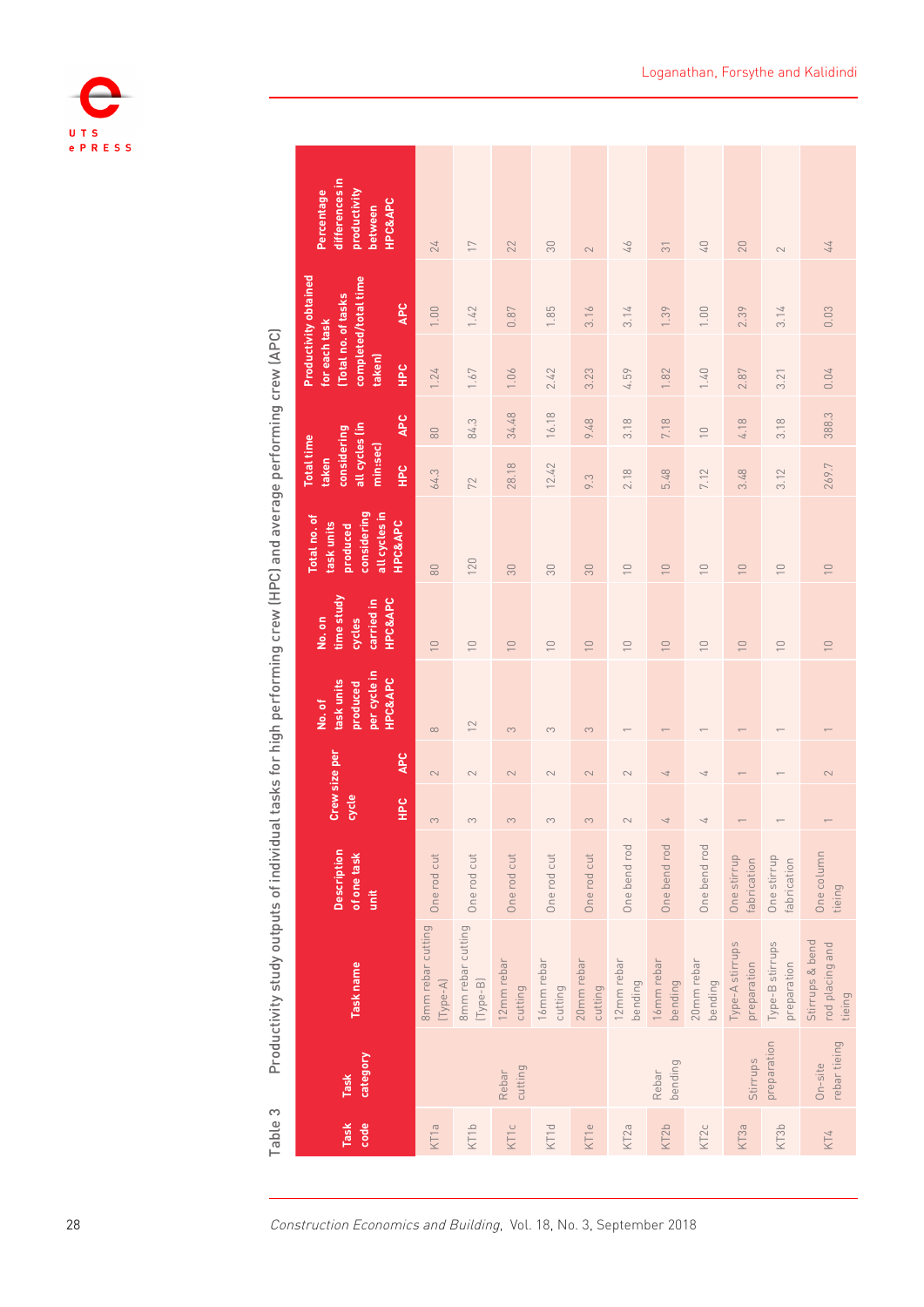

# Work practices of the high and average-performing crew: **Discussion**

As indicated in Table 2, the researcher made direct observations on-site and recorded the work practices at regular pre-defined intervals during each study day. These field observations were explained, verified and validated through interviews with crew members and each foreman. As mentioned, to triangulate the study findings, it was also presented and discussed with the senior site engineers and project managers.

In the HPC, the foreman/labour sub-contractor (LSC) had 15 years of experience in the trade and had been with the main contractor for 10 years. The HPC consisted of a 'leading hand' with 10 years of experience and managed the crew in the foreman's absence. Most of the HPC members had been working with the foreman for more than six years. The foreman treated the crew's skilled workers as his core workers and maintained good relationships with all the crew members.

The APC also included a foreman and a leading hand. Similar to the HPC, the foreman had 13 years of experience and had been with the main contractor for two years. However, the crew's foreman only occasionally visited the project, and the crew was mainly managed by the leading hand with nine years' experience. Many crew members had been working with the foreman for two-three years. This foreman also treated all his highly skilled workers as his crew's core workers.

Table 4 compares broad themes based upon specifically coded work practices that emerged from the analysis of the field observations and transcribed interview data. These included:

- 1. Work preparation and execution strategy
- 2. Group formation and stability (skills and experiences)
- 3. Avoiding duplication (of non-value adding tasks)
- 4. Crew social cohesion
- 5. Internal and external leadership

The above-mentioned themes are discussed in more detail, under dedicated sub-headings, with respect to the high and average-performing crews, below.

#### Work preparation and execution strategy

This involved review of job-related drawings, materials arrangement, and determining an overall job execution strategy. In the HPC, the foreman reviewed the column layout and detailed design drawings to check for any changes in the rebar details from the previous floor and paid particular attention to details that his crew were not familiar with. He simplified details regarding the number of rebar rods to be cut and bent, prepared his own notes, and communicated these to his crew. In this way, he tried to minimise material wastage during rebar cutting, rework and quality-related issues. This foreman also made sure his crew had all needed material for work the next day. He checked for sufficient stock of rebars onsite before executing the activity.

As in the HPC, the APC's foreman reviewed the detailed drawings with the leading hand and the crew, and discussed changes in rebar details. However, there were no simplified notes given to the crew on the rebars to be cut and bent. The leading hand along with the core crew members had to figure out these details on their own. There was some wastage of rebar because of the absence of the overall cutting details being provided to workers. The leading hand had to coordinate with the main contractor on material availability.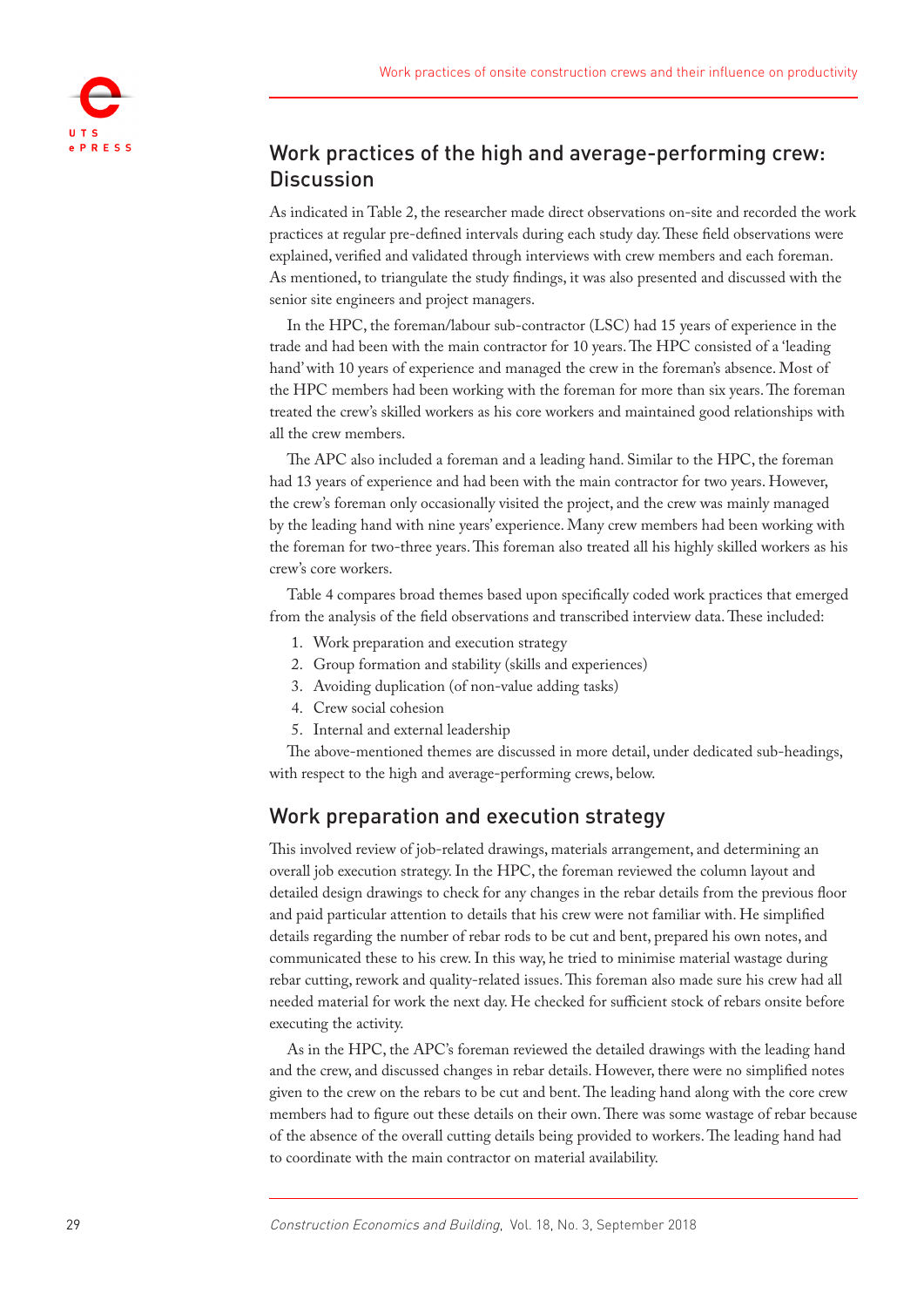

#### Table 4 Comparison of broad themes and coded practices between high and average performing crew

| <b>Broad Theme</b>                                      | <b>Coded practice</b>                                                         | <b>High performing crew</b>                                                                                                           | <b>Average performing crew</b>                                                                                                    |
|---------------------------------------------------------|-------------------------------------------------------------------------------|---------------------------------------------------------------------------------------------------------------------------------------|-----------------------------------------------------------------------------------------------------------------------------------|
| Work                                                    | Review of detailed<br>drawings                                                | Head foreman reviewed and simplified the<br>drawing details as short notes                                                            | Head foreman was not involved<br>in drawing reviews - site foreman<br>reviewed and verbally communicated<br>the details           |
| preparation<br>and execution<br>strategy                | Arrangement of<br>materials before<br>work execution                          | Foreman and core members checked the<br>availability and quality of materials                                                         | Site foreman checked the availability<br>and quality of materials                                                                 |
|                                                         | Overall work<br>execution strategy                                            | Foreman developed an overall work<br>execution plan and communicated to the<br>crew                                                   | A meso-level plan was made by the<br>foreman, and no communication was<br>made to the crew                                        |
|                                                         | Formation of sub-<br>crews                                                    | Meaningful formation of sub-crews by<br>matching crew member's skills with tasks                                                      | Random allocation of work to crew<br>members                                                                                      |
| Group formation<br>and stability                        | Relocation/<br>shuffling of crew<br>members to<br>different work<br>locations | No relocation/shuffling of crew members to<br>different work locations                                                                | Relocation/shuffling of crew members<br>to different work location and also to<br>other projects                                  |
| Avoiding<br>duplication of<br>non-value adding<br>tasks | Transportation<br>of processed<br>materials                                   | Minor excess movements observed                                                                                                       | Major excess movements observed                                                                                                   |
|                                                         | Storage of<br>processed<br>materials                                          | Less over production and less unwanted<br>storage of processed materials                                                              | Less over production but unwanted<br>stock of processed materials                                                                 |
|                                                         | Teamwork<br>processes and<br>practices                                        | Pre-task briefs, de-briefs and backing-up<br>behaviours were noticed                                                                  | Minimal interactions were noticed<br>between the crew members and<br>foreman about tasks                                          |
| Crew social<br>cohesion                                 | Share knowledge<br>about tasks and<br>progress                                | Shared mental models facilitated crew<br>members' interactions and work progress<br>was discussed between crew members and<br>foreman | Absence of shared mental model and<br>less involvement of members to know<br>about other crew members tasks and<br>their progress |
|                                                         | Task and team<br>cohesion                                                     | Overall, the crew was found to be cohesive,<br>both task and interpersonal cohesion                                                   | The crew was found to be less cohesive                                                                                            |
|                                                         | Inspection and<br>feedback                                                    | Foreman was regularly involved in quality<br>checks to avoid rework                                                                   | Less frequent quality checks, reworks<br>observed                                                                                 |
| Internal and<br>external<br>leadership                  | Leadership style                                                              | Foreman generally followed a centralised<br>crew management approach. Core members<br>were also involved in decision making           | Head foreman was occasionally<br>present onsite. The crew was centrally<br>managed by the site foreman                            |
|                                                         | Coordination with<br>other trades                                             | Head foreman was predominantly involved in<br>coordination                                                                            | Less experienced site foreman was<br>predominantly involved in coordination                                                       |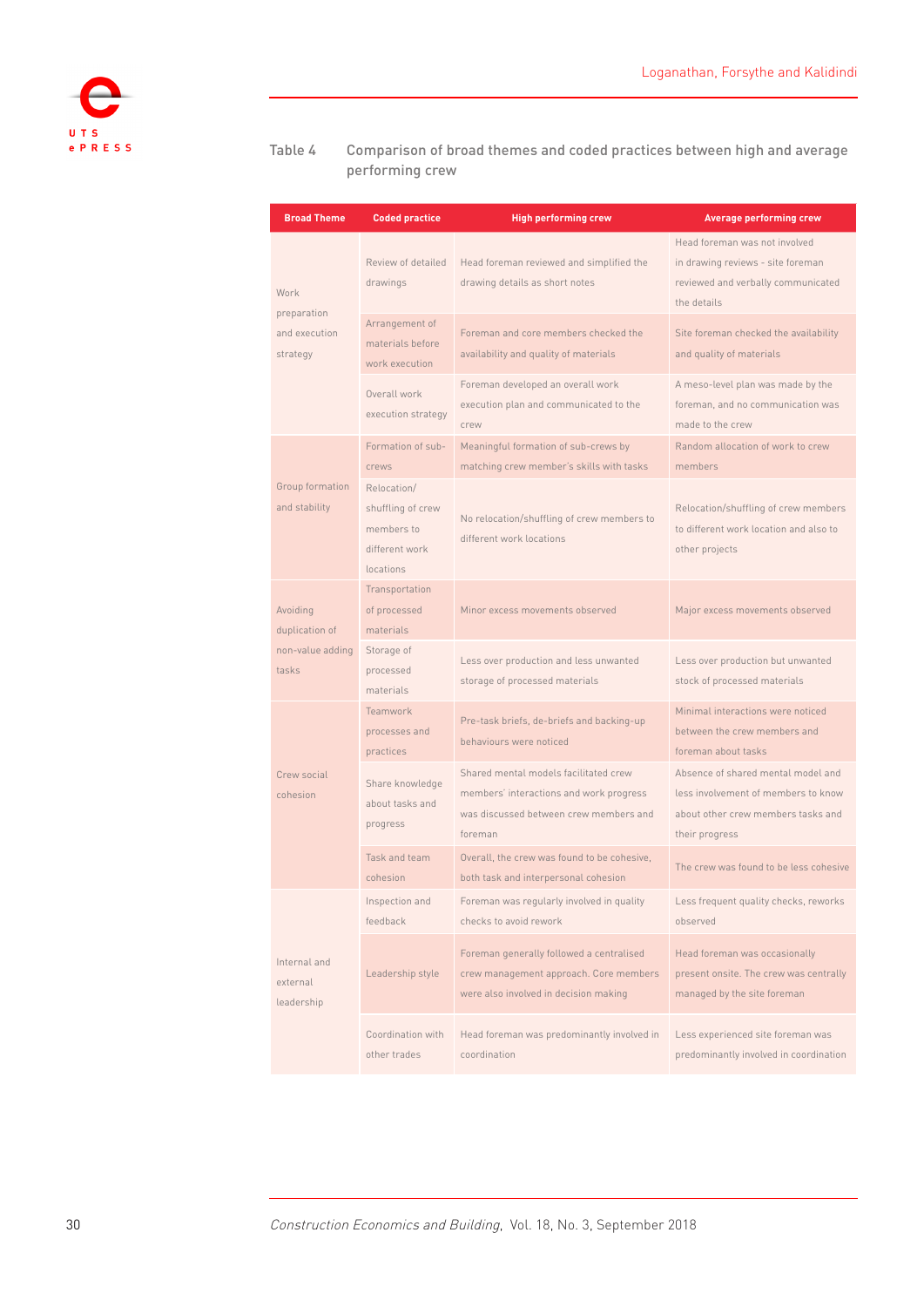



Figure 1 Actual work execution approach of the study crews

Figure 1 depicts the actual work execution approach adopted by both the crews from activity start to completion. As indicated, the HPC took seven days, while the APC took nine days to complete the activity. The horizontal bars indicate the various tasks within the activity. The bars move from left to right in a given day, i.e. from start of the day at 8 am to end of the day at 5 pm. As can be seen in Figure 1, the HPC executed the activity with minimal parallel tasks in a given day as compared to the APC. This can be seen by simply noting that the number of rows in the figure for HPC is much shorter than the APC. As a further example, on day-1, almost all the crew members of the HPC were engaged in the transporting rebars from yard to work station for cutting. After substantial transport of rebars, part of the crew was involved in rebar cutting. In the APC, after moving some initial stock of rebar, rebar cutting and stirrups fabrication was carried out on day-1. Similarly, for all other days, the APC engaged members to carry out parallel tasks within a day which was less the case for the HPC. This also caused additional difficulties to the APC, in terms of problems with coordinating inter-dependant yet parallel tasks in a way that provided smooth and overall continuity in executing the activity. In this context, Thomas et al., [\(2004](#page-21-6)) argued that symbiotically-related crews underperform when compared to sequentially-related crews. Here, clearly, the pace of installation involves this need where the likes of the rebar tieing sub-crew is dependent on the pace of bending sub-crew and stirrup fabrication. Further, the pace of bending sub-crew in turn depends on the pace of cutting sub-crew. The same study also indicated that symbiotic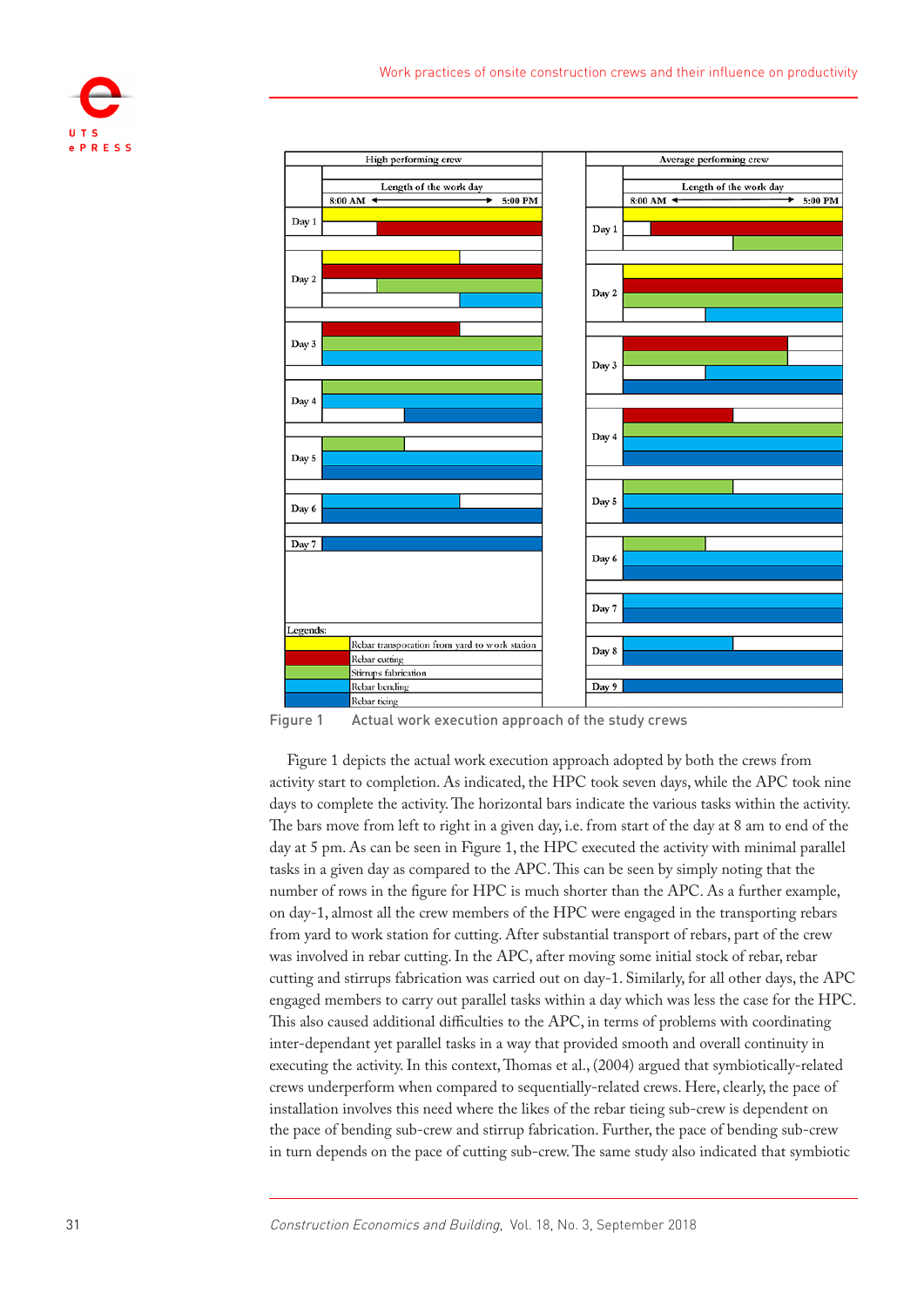

crews incurred a 25% increase in labour resource compared to sequential crews (Thomas et al., [2004](#page-21-6)). This study also indicates that the APC, which exhibited a greater emphasis on symbiotic relationships than the HPC, consumed 44% more labour resources. Hence work preparation and organisation significantly influenced crew productivity.

# Group formation and stability (skills and experiences)

This involved forming well-structured and stable work groups from available workers for daily site processes and came about the differences between the HPC and APC. In the HPC, for each of the four key tasks, dedicated crew members/sub crews were formed except during the all-inclusive transporting of rebar materials. The foreman knew the skill-level of each worker, hence assembled appropriate sub-crews for the various key tasks. He utilised a *rule-of-thumb*  for each of the sub-tasks, for example, during an interview, he mentioned "a skilled worker can fabricate 900-1000 stirrups per day". He benchmarked individual's skill levels against such heuristics and allocated tasks accordingly. The foreman also allowed the leading hand to take control of the tasks that he had less involvement with, from that point onwards. The foreman also assessed the risk-levels of certain tasks and allocated the most experienced crew members with the requisite skills and capabilities for the most demanding tasks. This aligns with findings in other studies that indicate preventing errors in high-risk tasks improves productivity and reduces the likelihood of accidents (Mitropolous et al., 2009; Mitropolous and Cupido, [2009\)](#page-20-2).

The reliability of the less skilled HPC members contributed to better workload distribution, better support, and housekeeping. Also, the pairing of semi-skilled and unskilled workers with the skilled workers was carefully executed by the HPC foreman. For example, in case of a sub-crew with four workers (for 16 and 20mm rebar bending), two skilled workers, one semiskilled and one unskilled worker were brought together. From safety perspective, studies have identified that this practice facilitates socialisation process and is also a systematic attempt to create shared accountability of less experienced workers (Mitropolous and Cupido [2009\)](#page-20-2).

In the APC, the crew formation and stability lacked the same logic and technique in matching crew members' skills to tasks. Even though the foreman knew each member's skill level, he only visited the site occasionally and hence his involvement in day to day work organisation of the work was less direct. The leading hand was often more involved in the formation and allocation of tasks to sub-crews and specific crew members within. Even so, the foreman often shuffled crew members out of their existing crew into another, thus destabilising the original crew. With stable crews, the foreman could have estimated work duration more reliably and would better know crew capabilities including individual strengths and weaknesses. This can be related to other studies on turnover of crew members, where for instance, low levels of turnover were considered to be important in preventing errors and accidents onsite (Mitropolous and Cupido [2009\)](#page-20-2). Further, crew stability and reliability have already been recognised as important factors affecting productivity (Dai et al., 2009; Thomas and Sudhakumar, 2015).

#### AVOIDING DUPLICATION OF NON-VALUE ADDING TASKS

Duplication of non-value adding tasks significantly impacted on productivity and mainly related to transportation and storage of processed materials. Figure 2 depicts the process undertaken by both crews including the transportation and storage of materials between key tasks. In Figure 2, steps 1 to 15 depict the main process followed by both the crews. However,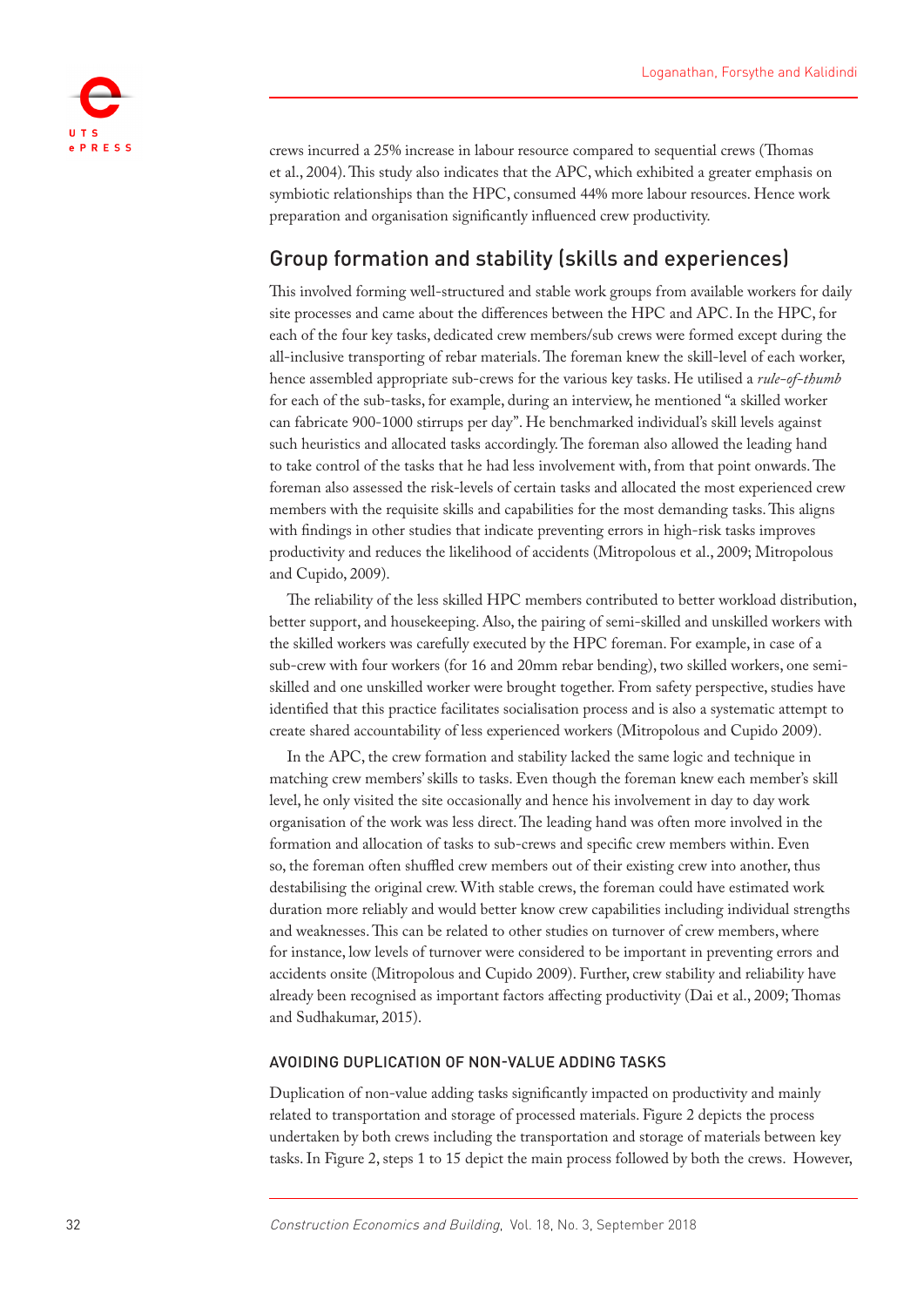

within this structure it can be seen that the lower half of the figure shows additional nonvalue adding steps that only applied to the APC via additional transportation and storage of materials i.e. including the grey-boxed portion incorporating steps NV-1 to NV-7 and steps 13a and 13b.



Figure 2 Process duplication of transportation and storage tasks

They could have avoided the steps NV-1 to NV-7, while steps 13a and 13b could have been carried out as a single step like in the HPC. With better material handling practices, they might have significantly reduced their labour hours, and in turn, increased crew productivity. During one of the interviews, the leading hand of the APC said: "it is difficult to manage the whole crew all alone...it is difficult to note what each person is doing". He further explains as "…some crew members may just spend time in transporting some materials from one end to another end, without coordinating with others and checking whether it is appropriate to store materials at this place..." This shows the influence of tasks duplication on crew productivity.

#### CREW SOCIAL COHESION

Crew social cohesion refers to the non-technical communication needed for affective coordination and assimilation of crew members. At the beginning of each day, the HPC foreman briefed his crew on what needed to be done that day - commonly referred to as team briefings. On a few occasions, informal team de-briefings at the end of the day conveyed what was achieved against what was planned that day. Team briefings contributed to team performance in several ways such as the development of a shared mental model, facilitating situational awareness and error management, and the ability to adapt to changing situations (Kozlowski and Bell, 2003). For example, in healthcare settings, the use of preoperative checklists and team briefings between surgeons and nurses has been found to reduce communication problems during surgery (Lingard et al., [2008](#page-20-7)).

Backing-up behaviour was also noticed among the HPC crew members. Backing-up behaviour occurs when crew members assist someone who is unable to complete his or her task on-time and/or help the person correct a mistake (Salas et al., [2008\)](#page-21-2). Porter [\(2005](#page-20-8))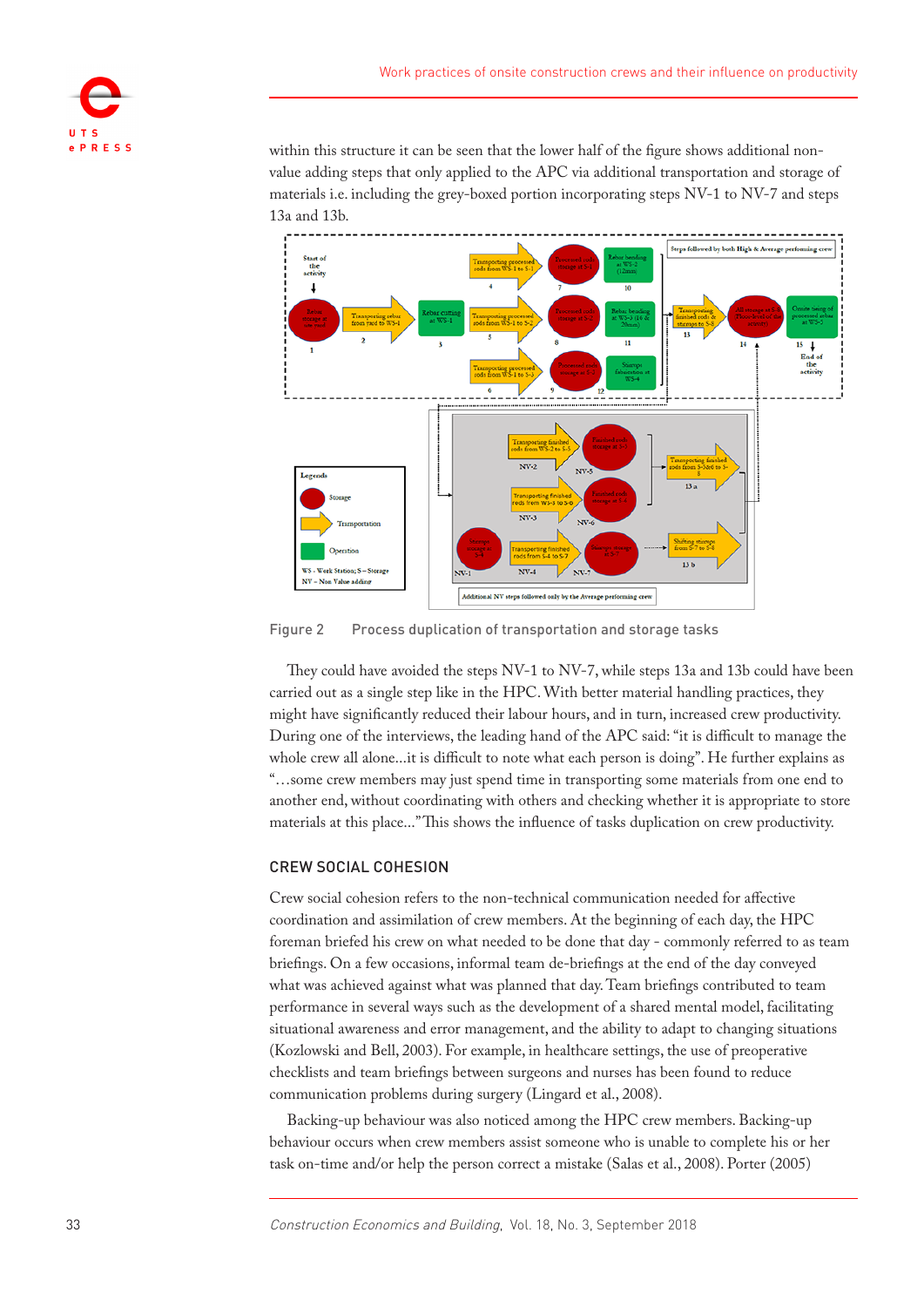

found that backing-up behaviour was positively related to performance in teams where some members had excessive workloads. Some practices relating to backing-up behaviours such as cleaning up the work area, organising the tools and materials for other team members were noticed in the HPC.

In the APC, some members followed similar practices such as backing-up behaviours and cross-monitoring of other members' performance. However, unlike the HPC, team briefings were not organised by the APC's foreman. This led to a lack of shared awareness about the various crew member tasks, for example, the additional material handling processes alluded to above. Also, the shuffling of crew members in the APC (mentioned previously) also caused lack of bonding between the crew members as different work habits and methods lead to disagreements and reduce cooperation. However, team cohesion was high in the HPC since there was greater crew stability due to consistent work roles.

#### INTERNAL AND EXTERNAL LEADERSHIP

In some ways, a construction work crew can be compared to sporting teams (soccer, basketball, etc.), where success depends on the coach's understanding of the situation, creating the right tactics, selecting the team according to those tactics and establishing strong teamwork so they offer more as unit, compared to a disparate group of indivdiuals.

Crew leadership involved work inspection, feedback, coordination with other crews and overall crew management. With regards to internal leadership, the HPC foreman was regularly involved in quality checks to avoid rework. Whilst he followed a centralised crew management approach, the core members were also involved in crew management and decision making. Here, autonomy represents the capacity of a system to make its own decisions about its actions. Researchers suggest that increased autonomy can enhance group performance as it gives a sense of pride in the crew, when managing tasks by themselves; thereby conferring 'ownership' of the task (Hinze, [1981](#page-19-6); Salas et al., [2008](#page-21-2)). However, the generally top-down approach in construction only serves to reduce autonomy in given crews (Hinze, [1981](#page-19-6); Dai et al., 2009). While the HPC foreman provided a degree of crew autonomy, this was not apparent in the APC.

With regards to external leadership, in coordinating with other trade crews, the HPC foreman directly coordinated with the foreman of other crews, such as formwork crews. He did not want the presence of the formwork crew to pressurise his crew and therefore negotiated around this position. Whereas in the APC, the foreman was not directly involved in coordination with other crews as this was delegated to the less experienced leading hand. Apart from lack of experience, this also carried with it a second problem, of the leading hand having limited time to negotiate with other crews, as he was already fully occupied in physically executing work as well as trying to concurrently manage it.

The themes of crew work practices identified in this research provides an alternative approach to manage onsite productivity. To link the themes identified from this study with the existing literature, mapping of the identified practices with critical factors affecting CLP was carried out. Table 5 achieves the comparison by cross referencing factor numbers used in Table 1, which are shown within parentheses in Table 5. Here, only crew/human-related factors and associated project-related factors from Table 1 are mapped with the identified practices, given the context in which the practices are emerged. This serves to show commonality between work practices identified in this study that impact on productivity, and the associated isolated productivity factors in the extant literature. What this means in practical terms, is that these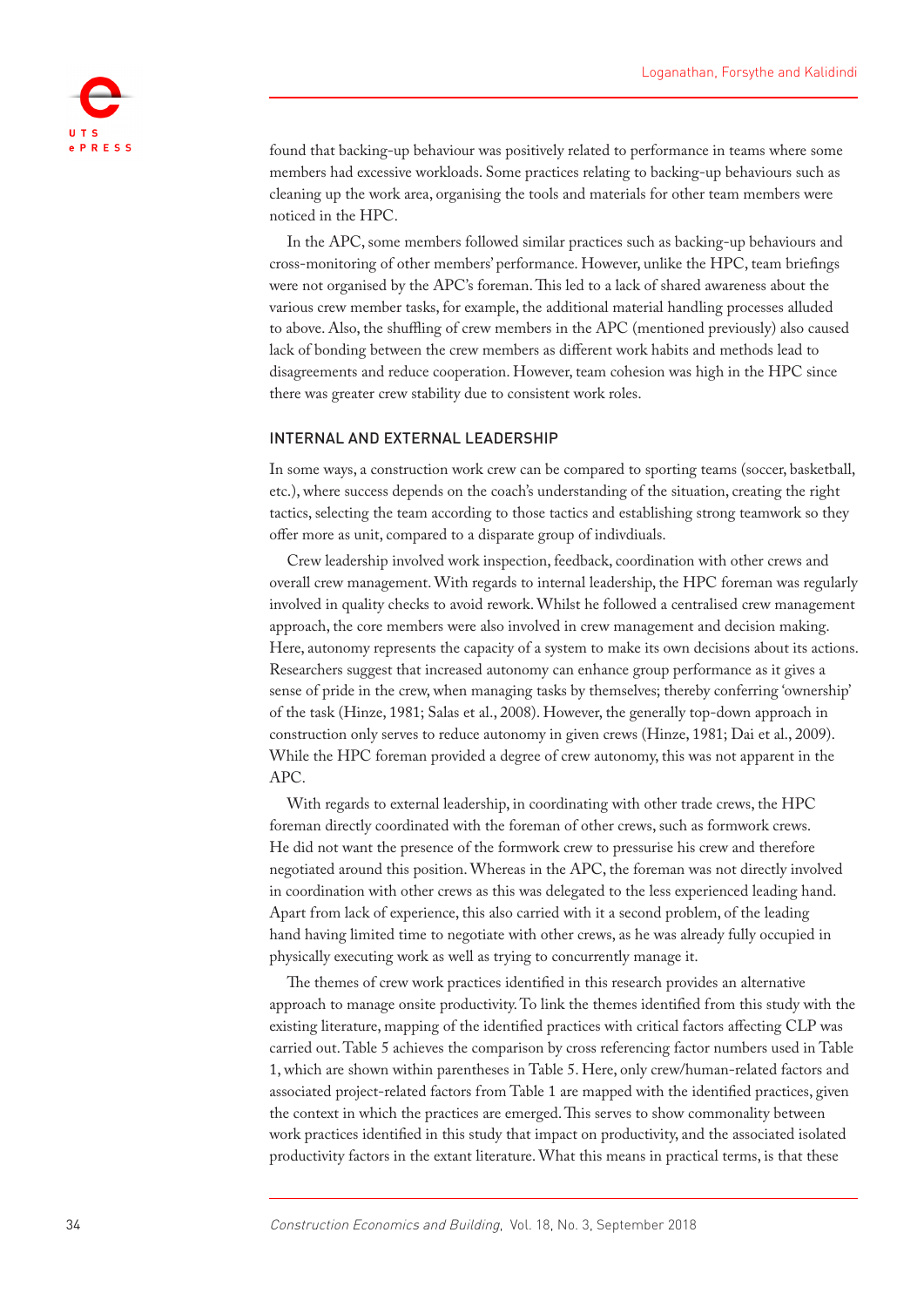

isolated factors can be mediated through crew based work practices, thus providing a more practical and centralised means of managing onsite, relative to what would otherwise be an isolated and disaggregated set of factors. The identified practices, which bundle isolated factors together, can help to realistically improve onsite crew productivity. The validity of this perspective is also based on the previously mentioned finding that crew productivity can vary significantly, but is not necessarily explainable when looking purely at individual worker productivity measurement.

| <b>Broad themes of practices</b><br>identified by this study | Related critical factors affecting CLP from the<br>existing literature                                                                                                                                                                                                                                                                                                                                                                                                                                   |
|--------------------------------------------------------------|----------------------------------------------------------------------------------------------------------------------------------------------------------------------------------------------------------------------------------------------------------------------------------------------------------------------------------------------------------------------------------------------------------------------------------------------------------------------------------------------------------|
| Work preparation and<br>execution strategy                   | Clarity of technical specifications (B-2),<br>Availability of drawings onsite (B-4),<br>Availability of tools and equipment (B-5),<br>Availability of materials (B-6),<br>Poor planning and scheduling of activities and<br>tasks $(B-11)$                                                                                                                                                                                                                                                               |
| Group formation and stability                                | Unbalanced distribution of resources (B-9).<br>Crew size and composition (C-2),<br>Absenteeism and turnover of labour (C-5),<br>Pulling people off a task before it is done (C-7),                                                                                                                                                                                                                                                                                                                       |
| Avoiding duplication of non-<br>value adding tasks           | Site layout (B-1),<br>Methods of working (B-3)                                                                                                                                                                                                                                                                                                                                                                                                                                                           |
| Crew social cohesion                                         | Communication difficulties between supervisor/<br>foreman and worker (C-6).<br>Teamwork among workers and crews (C-8),<br>Motivation of labour (C-9),<br>Working culture (C-10),<br>Linguistic differences between workers, crews and<br>supervisors (C-13),<br>Respect for workers and crews (C-15).<br>Stress and work-life balance of human (C-16),<br>Improper coordination & cooperation among<br>workers and crews (C-17).<br>Respect and recognition for craft worker<br>suggestions/ideas (C-18) |
| Internal and external<br>leadership                          | Inspection delay (B-8),<br>Competency of supervisors and foreman (C-3),<br>Availability of proper work front (C-12)<br>Respect and recognition for craft worker<br>suggestions/ideas (C-18)                                                                                                                                                                                                                                                                                                              |

Table 5 Mapping broad themes of practices with critical factors affecting CLP

Therefore, this indicates the need and relevance to conduct more in-depth studies on trade crew work practices. While the study is conducted in the context of labour-intensive building construction activities (where the degree of advancement in construction technology is less when compared to large infrastructure/mega projects) and only one trade activity is studied are considered as limitations of the study, it is focused on generic traits in crew practices and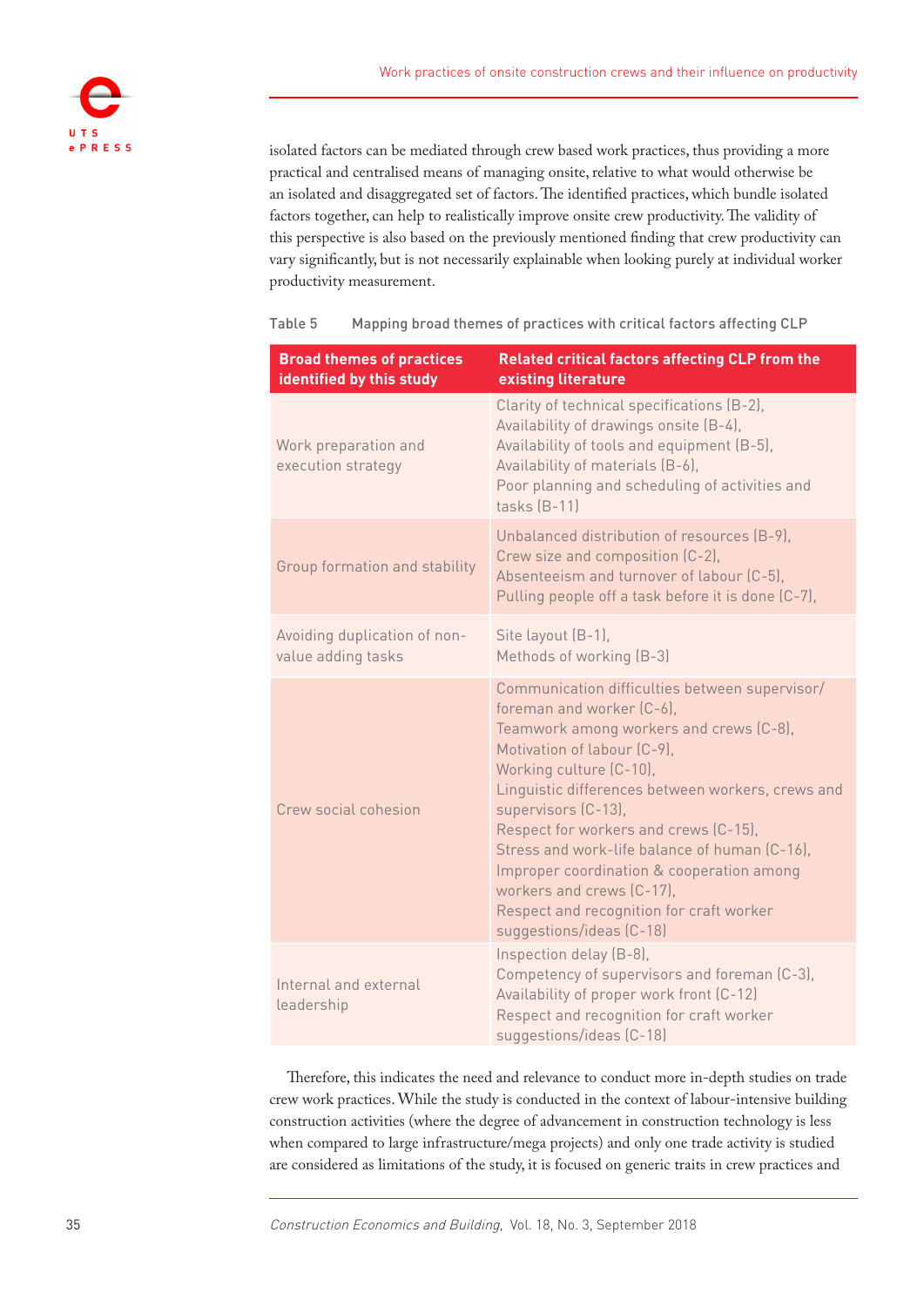

behaviour more so than the exact specifics around their actual work tasks. Hence, similar to the present study, studies in other contexts and other trade activities may help to verify and validate the practices identified by this study. In-depth understanding of crew based work practices will enable training of foremen and work crews in such practices to systematically develop high-performing crews. Lack of exploration in these fields also highlights a research landscape that is out of pace with mainstream organisational and management literature.

# Conclusion

The exploratory case study on a residential project compared a high-performing with an average-performing crew, in unveiling the influence of crew work practices on productivity. The former exhibited 44% higher productivity than the latter. It was found that work practices considerably influenced the productivity of each crews, as most other project and activityspecific variables were relatively controlled by the virtue of the chosen research method. The high-performing crew was found to have adopted better work practices compared to the average-performing crew.

Drilling deeper, the study identified five broad themes influencing this difference including: work preparation and execution strategy; group formation and stability; avoiding duplication of non-value adding tasks; crew social cohesion and; internal and external leadership. Future work should focus on verifying, testing and validating these work practices which are henceforth proposed as dimensions that influence crew productivity. These dimensions suggest that crews - as distinct from individual workers - can be seen as important when evaluating CLP. Also, it makes conceptual and practical sense to focus on work crew practices as a central and mediating variable, instead of a long list of isolated and disaggregated factors impacting on productivity. In sum, a key benefit of the study is that crew work practices can be used as a means of mediating what was previously many separate CLP variables. It also offers a practical "one stop" means of implementing productivity improvement in a way that is inclusive of these factors but is also inclusive of a closer real world understanding of people management onsite.

While the chosen study activity, the case study approach and a specific location of any case study would pose inherent challenges in generalizing the findings. However, the systematic exploration of this little researched and less understood but evidently critical area, using this carefully developed methodology, helps provide direction for broader based research and targeted testing in other trade activities and locations. Furthermore, findings from this study also point to new avenues for future research in construction productivity theory and practice.

### References

Abudayyeh, O., Dibert-DeYoung, A. and Jaselskis, E., 2004. Analysis of trends in construction research: 1985–2002. Journal of Construction Engineering and Management, 130(3), pp.433-439 [https://doi.org/10.1061/\(asce\)0733-9364\(2004\)130:3\(433\).](https://doi.org/10.1061/(asce)0733-9364(2004)130:3(433))

<span id="page-18-1"></span>Adrian, J.J., 2004. Construction productivity: Measurement and improvement. Stipes Publishing, Champaign, IL, USA.

Adrian, J.J. and Boyer, L.T., 1976. Modelling method productivity. Journal of the Construction Division, 102(1), pp.157-168.

<span id="page-18-0"></span>Ballard, G., and Howell, G. 1994. Implementing lean construction: stabilizing work flow. Proc., 2nd Annual Conf. of the Int. Group for Lean Construction, Santiago, Chile.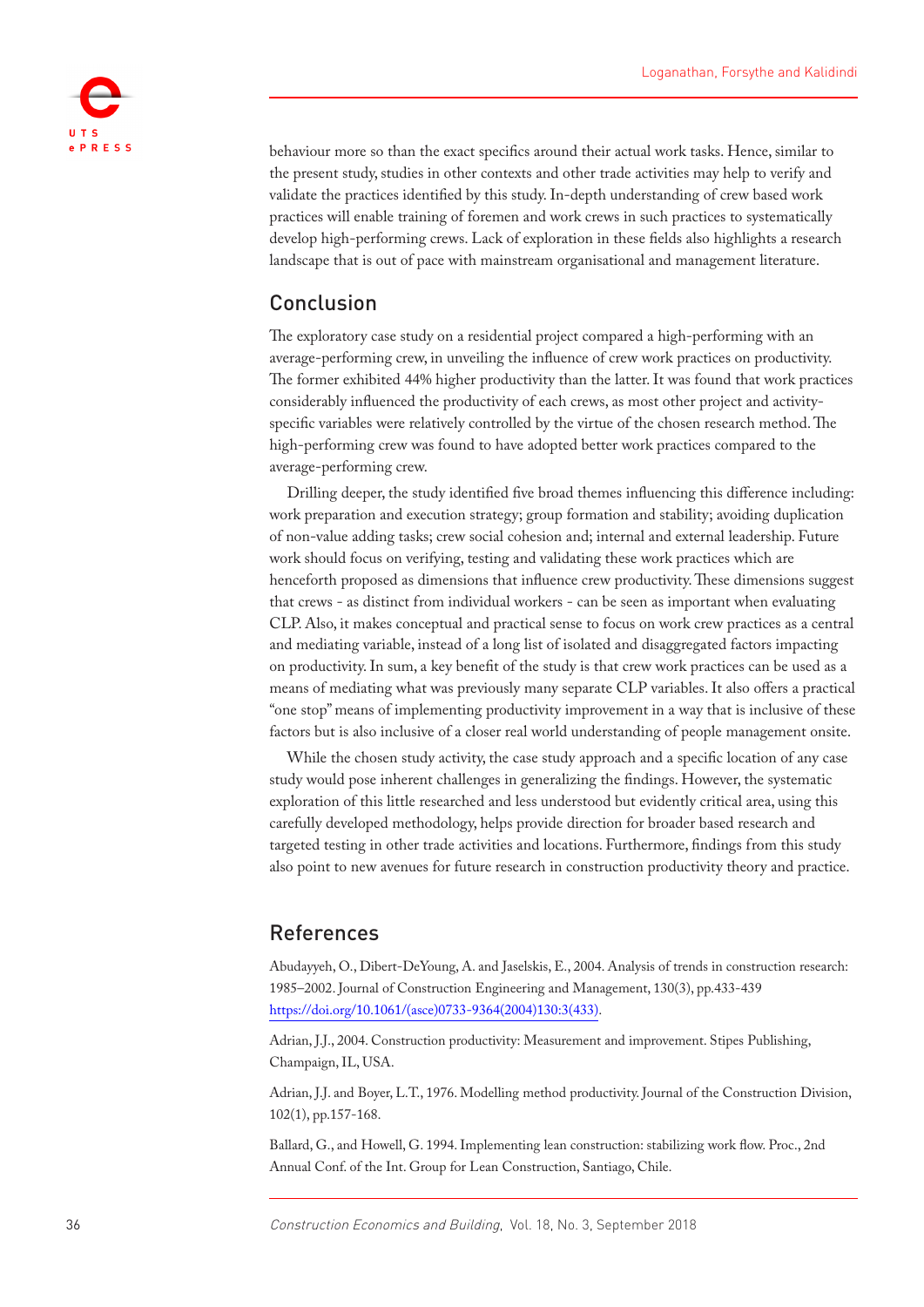

<span id="page-19-0"></span>Ballard, G., Harper, N. and Zabelle, T., 2003. Learning to see work flow: an application of lean concepts to precast concrete fabrication. Engineering, Construction and Architectural Management, 10(1), pp.6- 14 [https://doi-org.ezproxy.lib.uts.edu.au/10.1108/09699980310466505.](https://doi-org.ezproxy.lib.uts.edu.au/10.1108/09699980310466505)

<span id="page-19-2"></span>Bernold, L.E. and AbouRizk, S.M., 2010. Managing performance in construction. John Wiley & Sons. [https://doi.org/10.1002/9780470638996.](https://doi.org/10.1002/9780470638996)

<span id="page-19-3"></span>Bigley, G.A. and Roberts, K.H., 2001. The incident command yystem: high-reliability organizing for complex and volatile task environments. Academy of Management Journal, 44(6), pp.1281-1299 <http://www.jstor.org/stable/3069401>.

<span id="page-19-4"></span>BRT, 1983. A Message to Owners Who Pay for Major Construction. The Business Roundtable, New York.

Caldas, C.H., Kim, J.Y., Haas, C.T., Goodrum, P.M. and Zhang, D., 2014. Method to assess the level of implementation of productivity practices on industrial projects. Journal of Construction Engineering and Management, 141(1), pp.04014061

[https://doi-org.ezproxy.lib.uts.edu.au/10.1061/\(ASCE\)CO.1943-7862.0000919.](https://doi-org.ezproxy.lib.uts.edu.au/10.1061/(ASCE)CO.1943-7862.0000919)

Dai, J., Goodrum, P.M. and Maloney, W.F., 2009. Construction craft workers' perceptions of the factors affecting their productivity. Journal of Construction Engineering and Management, 135(3), pp.217-226 [https://doi-org.ezproxy.lib.uts.edu.au/10.1061/\(ASCE\)0733-9364\(2009\)135:3\(217\)](https://doi-org.ezproxy.lib.uts.edu.au/10.1061/(ASCE)0733-9364(2009)135:3(217)).

Diekmann, J.E., Krewedl, M., Balonick, J., Stewart, T. and Won, S., 2004. Application of lean manufacturing principles to construction. Boulder, CO, Construction Industry Institute, 191.

Forsythe, P.J., 2014. The productivity of steel reinforcement placement in australian construction. in ICEC 2014–IX World Congress, Re-Engineering Total Cost Management. Federation of Scientific and Technical Ascoiations [http://hdl.handle.net/10453/34252.](http://hdl.handle.net.ezproxy.lib.uts.edu.au/10453/34252)

<span id="page-19-5"></span>Gravetter, F.J. and Forzano, L.A.B., 2018. Research Methods for the Behavioral Sciences. Cengage Learning, Boston, MA, USA.

<span id="page-19-1"></span>Gurmu, A.T. and Aibinu, A.A., 2017. Construction equipment management practices for improving labor productivity in multistory building construction projects. Journal of Construction Engineering and Management, 143(10), p.04017081 [https://doi-org.ezproxy.lib.uts.edu.au/10.1061/\(ASCE\)CO.1943-](https://doi-org.ezproxy.lib.uts.edu.au/10.1061/(ASCE)CO.1943-7862.0001384) [7862.0001384](https://doi-org.ezproxy.lib.uts.edu.au/10.1061/(ASCE)CO.1943-7862.0001384).

Harmon, K.M. and Cole, B., 2006. Loss of productivity studies–Current uses and misuses. Constr. Briefings, 8(1), pp.1-19.

Horman, H. R., Thomas, M. J., Souza, U. E. L. de, and Zavrˇski, I. 2002. Reducing variability to improve performance as a lean construction principle. Journal of Construction Engineering and Management, 128, 144-154 [https://doi.org/10.1061/\(asce\)0733-9364\(2002\)128:2\(144\)](https://doi.org/10.1061/(asce)0733-9364(2002)128:2(144)).

Howell, G., and Ballard, G. 1994. 'Implementing lean construction: reducing inflow variation. Proc., 2nd Annual Conf. of the Int. Group for Lean Construction, Santiago, Chile.

<span id="page-19-6"></span>Hinze, J., 1981. Human aspects of construction safety. Journal of the Construction Division, 107(1), pp.61-72.

Hughes, R. and Thorpe, D., 2014. A Review of enabling factors in construction industry productivity in an australian environment. Construction Innovation, 14(2), pp.210-228 [https://doi-org.ezproxy.lib.uts.edu.au/10.1108/CI-03-2013-0016.](https://doi-org.ezproxy.lib.uts.edu.au/10.1108/CI-03-2013-0016)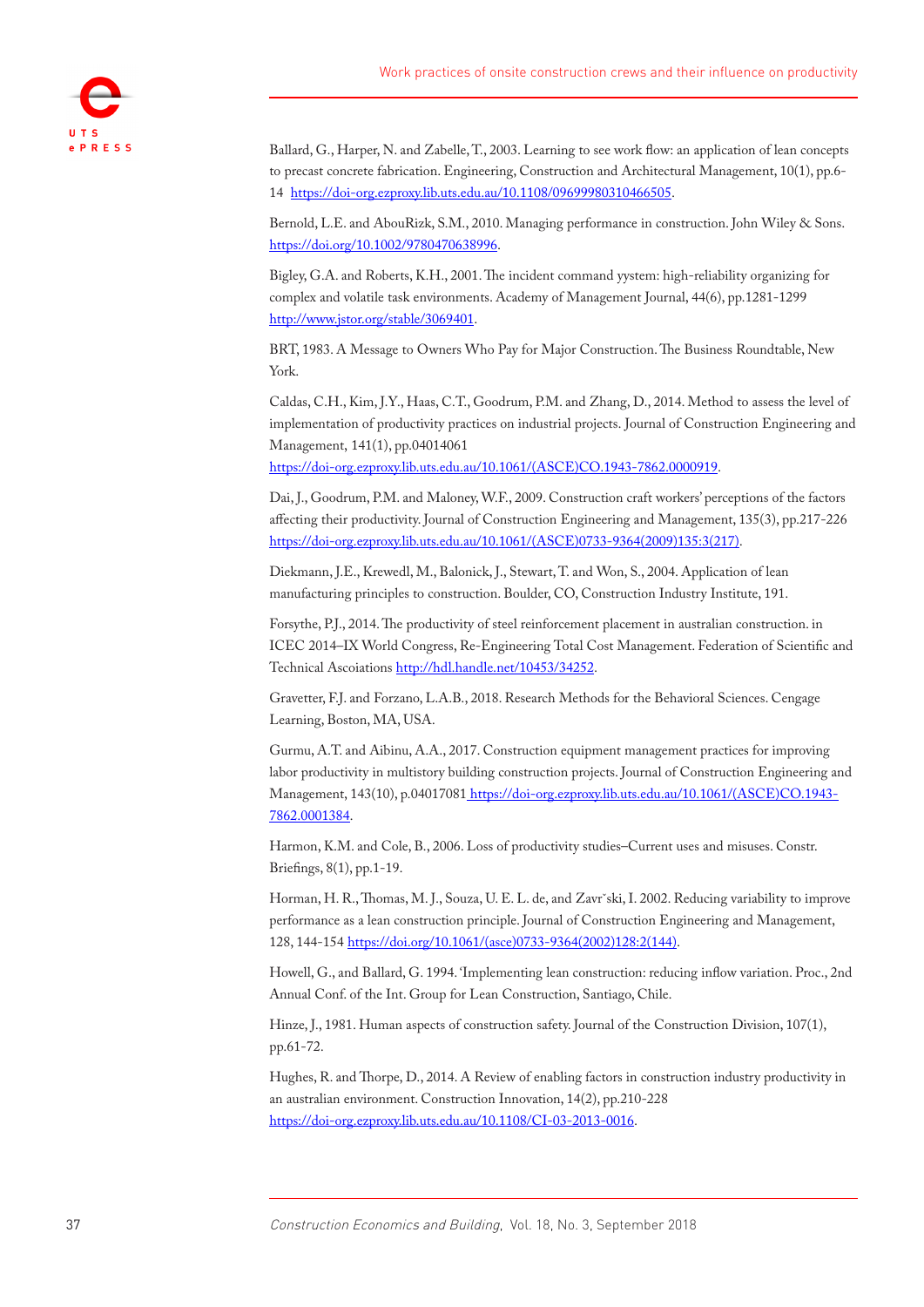

<span id="page-20-5"></span>Jarkas, A.M., 2010. The influence of buildability factors on rebar fixing labour productivity of beams. Construction Management and Economics, 28(5), pp.527-543 <https://doi-org.ezproxy.lib.uts.edu.au/10.1080/01446191003703482>.

<span id="page-20-3"></span>Jarkas, A.M. and Bitar, C.G., 2011. Factors affecting construction labor productivity in Kuwait. Journal of Construction Engineering and Management, 138(7), pp.811-820 [https://doi-org.ezproxy.lib.uts.edu.au/10.1061/\(ASCE\)CO.1943-7862.0000501.](https://doi-org.ezproxy.lib.uts.edu.au/10.1061/(ASCE)CO.1943-7862.0000501)

<span id="page-20-4"></span>Koskela, L. 2000. An Exploration Towards a Production Theory and Its Application to Construction. VTT Publication 408, VTT Building Technology, Espoo, Finland, <http://www.inf.vtt.fi/pdf/publications/2000/P408.pdf>.

Kozlowski, S.W. and Bell, B.S., 2003. Work groups and teams in organizations. Handbook of psychology, Wiley, London, pp.333–375<https://doi.org/10.1002/0471264385.wei1214>.

Lim, E.C. and Alum, J., 1995. Construction productivity: issues encountered by contractors in Singapore. International Journal of Project Management, 13(1), pp.51-58. [https://doi-org.ezproxy.lib.uts.edu.](https://doi-org.ezproxy.lib.uts.edu.au/10.1016/0263-7863(95)95704-H) [au/10.1016/0263-7863\(95\)95704-H.](https://doi-org.ezproxy.lib.uts.edu.au/10.1016/0263-7863(95)95704-H)

<span id="page-20-7"></span>Lingard, L., Regehr, G., Orser, B., Reznick, R., Baker, G.R., Doran, D., Espin, S., Bohnen, J. and Whyte, S., 2008. evaluation of a preoperative checklist and team briefing among surgeons, nurses, and anesthesiologists to reduce failures in communication. Archives of surgery, 143(1), pp.12-17 [https://doi.org/10.1001/archsurg.2007.21](https://doi.org/10.1001/archsurg.2007.21%20).

Liu, M. and Ballard, G., 2009, July. Factors affecting work flow reliability—A case study. in Proceedings of the 17th Annual Conference of the International Group for Lean Construction (IGLC 17) (pp. 15- 17).

Maynard, H.B. and Zandin, K.B., 2001. Maynard's Industrial Engineering Handbook (No. Sirsi) i9780070411029).

<span id="page-20-1"></span>McKinsey Global Institute, M. G, 2017. Reinventing Construction: A Route to Higher Productivity. [online] Available at: [https://www.mckinsey.com/industries/capital-projects-and-infrastructure/our](https://www.mckinsey.com/industries/capital-projects-and-infrastructure/our-insights/reinventing-construction-through-a-productivity-revolution)[insights/reinventing-construction-through-a-productivity-revolution](https://www.mckinsey.com/industries/capital-projects-and-infrastructure/our-insights/reinventing-construction-through-a-productivity-revolution) [Accessed 1 August 2017].

<span id="page-20-6"></span>Miles, M.B. and Huberman, A.M., 1994. Qualitative Data Analysis: An Expanded Sourcebook. Sage, Thousand Oaks, California, USA [https://doi.org/10.1016/s0272-4944\(05\)80231-2](https://doi.org/10.1016/s0272-4944(05)80231-2).

<span id="page-20-2"></span>Mitropoulos, P. and Cupido, G., 2009. The role of production and teamwork practices in construction safety: a cognitive model and an empirical case study. Journal of Safety Research, 40(4), pp.265-275 <https://doi-org.ezproxy.lib.uts.edu.au/10.1016/j.jsr.2009.05.002>.

Mitropoulos, P., Cupido, G. and Namboodiri, M., 2009. Cognitive approach to construction safety: task demand-capability model. Journal of Construction Engineering and Management, 135(9), pp.881-889 [https://doi-org.ezproxy.lib.uts.edu.au/10.1061/\(ASCE\)CO.1943-7862.0000060.](https://doi-org.ezproxy.lib.uts.edu.au/10.1061/(ASCE)CO.1943-7862.0000060)

Naoum, S.G., 2016. Factors influencing labor productivity on construction sites: a state-of-the-art literature review and a survey. International Journal of Productivity and Performance Management, 65(3), pp.401-421 [https://doi-org.ezproxy.lib.uts.edu.au/10.1108/IJPPM-03-2015-0045.](https://doi-org.ezproxy.lib.uts.edu.au/10.1108/IJPPM-03-2015-0045)

<span id="page-20-0"></span>National Research Council. (1979). Panel to Review Productivity Statistics (1979): Measurement and Interpretation of Productivity, National Academy of Sciences, Washington, DC.

<span id="page-20-8"></span>Porter, C.O., 2005. Goal orientation: effects on backing up behavior, performance, efficacy, and commitment in teams. Journal of Applied Psychology, 90(4), p.811 [https://doi.org/10.1037/0021-](https://doi.org/10.1037/0021-9010.90.4.811%20) [9010.90.4.811](https://doi.org/10.1037/0021-9010.90.4.811%20).